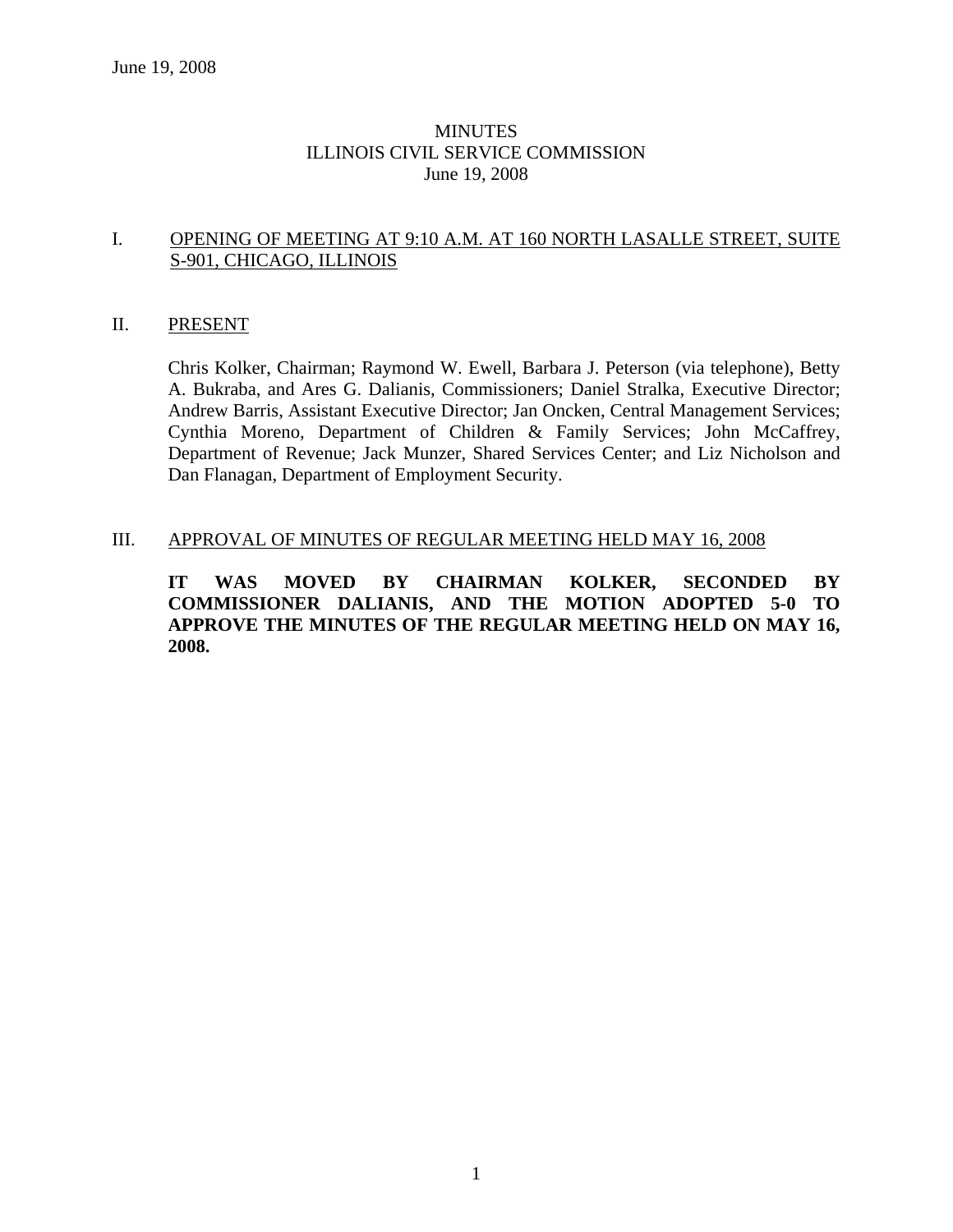#### IV. **EXEMPTIONS UNDER SECTION 4d(3) OF THE PERSONNEL CODE**

# A. Report on Exempt Positions

| <u>Agency</u>                        | Total<br><b>Employees</b> | Number of Exempt<br><b>Positions</b> |
|--------------------------------------|---------------------------|--------------------------------------|
|                                      |                           |                                      |
|                                      |                           |                                      |
|                                      |                           |                                      |
|                                      |                           |                                      |
|                                      |                           |                                      |
| Children and Family Services3,189 47 |                           |                                      |
|                                      |                           |                                      |
|                                      |                           |                                      |
|                                      |                           |                                      |
|                                      |                           |                                      |
|                                      |                           |                                      |
|                                      |                           |                                      |
|                                      |                           |                                      |
|                                      |                           |                                      |
|                                      |                           |                                      |
|                                      |                           |                                      |
|                                      |                           |                                      |
|                                      |                           |                                      |
|                                      |                           |                                      |
|                                      |                           |                                      |
|                                      |                           |                                      |
|                                      |                           |                                      |
|                                      |                           |                                      |
|                                      |                           |                                      |
|                                      |                           |                                      |
|                                      |                           |                                      |
|                                      |                           |                                      |
|                                      |                           |                                      |
|                                      |                           |                                      |
|                                      |                           |                                      |
|                                      |                           |                                      |
|                                      |                           |                                      |
|                                      |                           |                                      |
|                                      |                           |                                      |
|                                      |                           |                                      |
|                                      |                           |                                      |
|                                      |                           |                                      |
|                                      |                           |                                      |
|                                      |                           |                                      |
|                                      |                           |                                      |
|                                      |                           |                                      |
|                                      |                           |                                      |
|                                      |                           |                                      |
|                                      |                           |                                      |
|                                      |                           |                                      |
|                                      |                           |                                      |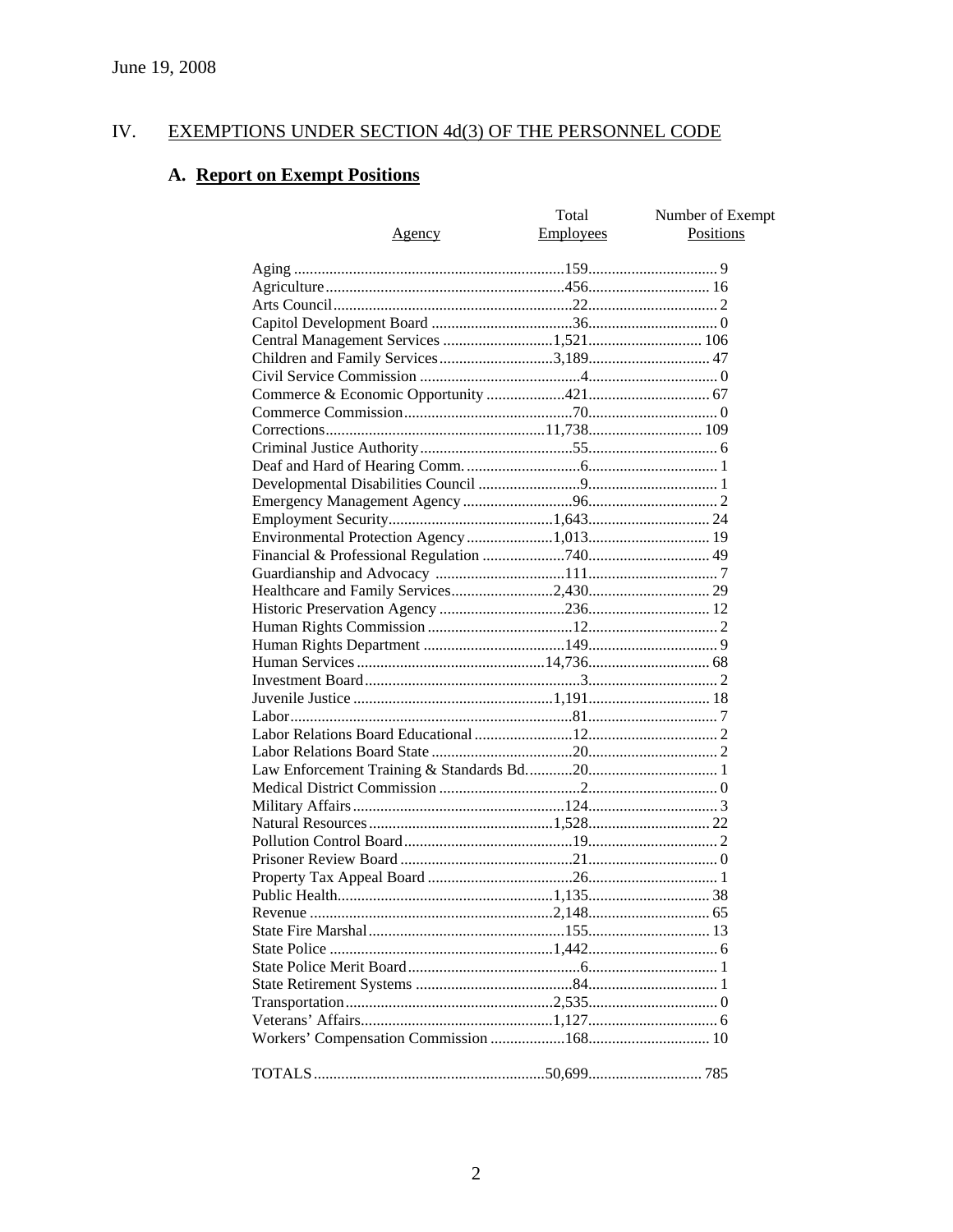## **B. Governing Rule - Jurisdiction B Exemptions**

- a) Before a position shall qualify for exemption from Jurisdiction B under Section 4d(3) of the Personnel Code, the position shall be directly responsible to:
	- 1. The Governor, or
	- 2. A departmental director or assistant director appointed by the Governor, or
	- 3. A board or commission appointed by the Governor, or
	- 4. The head of an agency created by Executive Order, or the director or assistant director of an agency carrying out statutory powers, whose offices are created by the Governor subject to legislative veto under Article V, Section 11, of the Constitution of 1970, which agency head, director, or assistant director may themselves be subject to exemption under Section 4d(3), or
	- 5. In an agency having a statutory assistant director, a deputy director exercising full line authority under the director for all operating entities of the agency, provided the statutory role of assistant director is vacant or is assigned clearly distinct and separate duties from the deputy director and as a colleague to him, or
	- 6. A line position organizationally located between the director and/or assistant director and a subordinate statutorily exempt position(s), provided the position proposed for exemption has line authority over the statutory exempt position(s), or
	- 7. The elected head of an independent agency in the executive, legislative, or judicial branch of government.
- b) If a position meets the above criterion, it must, in addition, be responsible for one or more of the following before it shall be approved as exempt:
	- 1. Directs programs defined by statute and/or departmental, board, or commission policy or possess significant authority when acting in the capacity of a director of programs to bind the agency.
	- 2. Makes decisions in exercising principal responsibility for the determination or execution of policy which fix objectives or state the principles to control action toward operating objectives of one or more divisions, such decisions being subject to review or reversal only by the director, assistant director, board or commission.
	- 3. Participates in the planning and programming of departmental, board, or commission activities, integrating the plans and projections of related divisions, and the scheduling of projected work programs of those agencies.

\* \* \*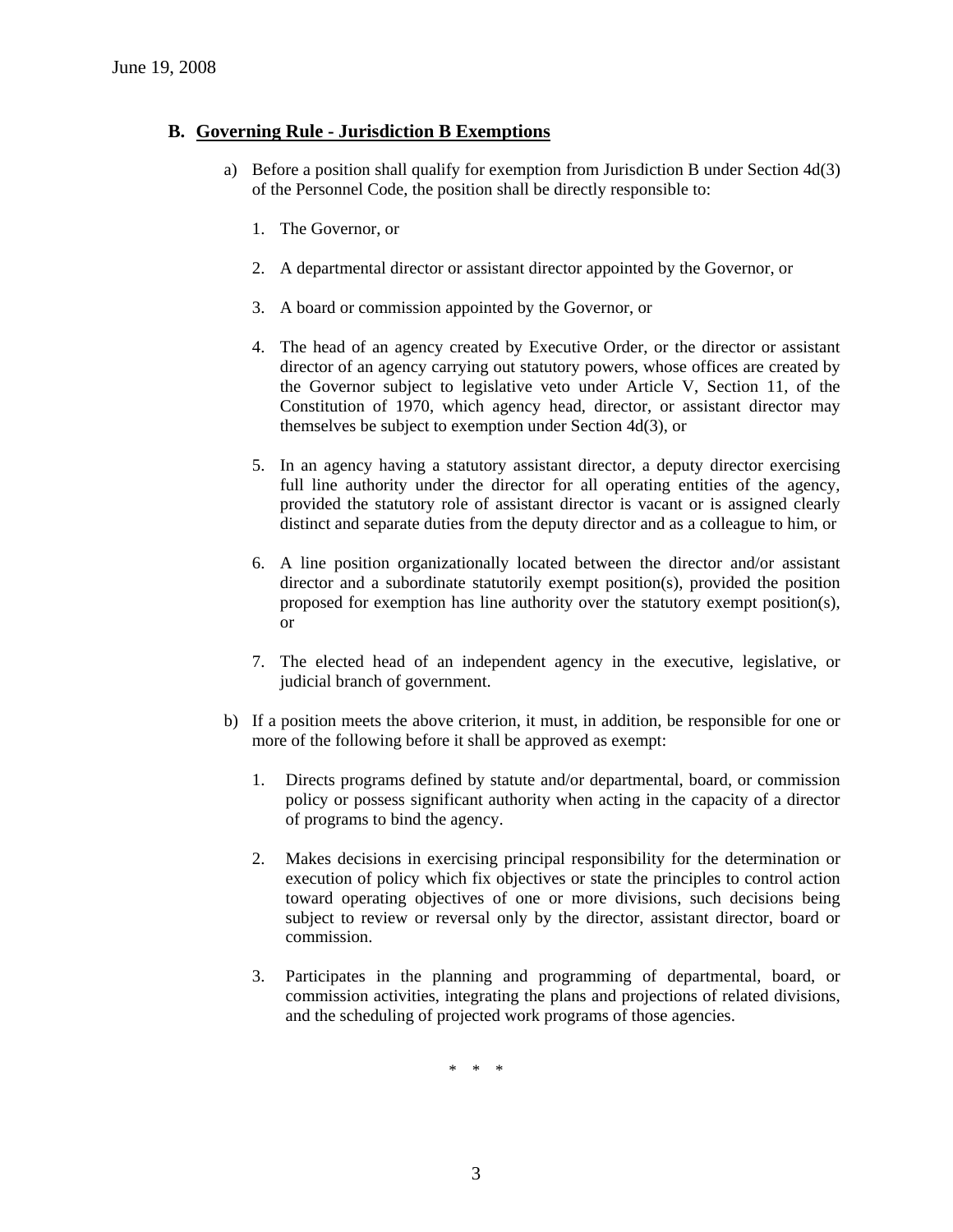## **C. Requests for 4d(3) Exemption**

Before addressing Items C and M1-M3, all of which are deputy general counsel positions in the Department of Revenue, Executive Director Daniel Stralka noted that historically, the Commission only started approving 4d(3) principal policy exemption for deputy general counsels approximately five years ago. Most attorneys that function as "legal or technical advisors" have been partially exempt pursuant to Section 4d(5) of the Personnel Code which essentially allows an agency to hire them at will but they then become Personnel Code covered at the conclusion of their probationary period. The Commission has granted 4d(3) exemption to attorneys in the past when the position description sets forth some independent source of principal policy exemption exclusive of the "legal or technical advisor" function inherent in the position.

- With regard to Item M1, Executive Director Stralka reported that the agency requested withdrawal of the request.
- With regard to Item C, Executive Director Stralka reported that this position is the Deputy General Counsel for Litigation, a position that reports to the General Counsel, who reports to the Director. To meet the reporting requirement, the General Counsel would have to be considered the equivalent of a statutory assistant director. This position is responsible for managing all external litigation of the agency. It has significant independent decision-making authority to bind the agency to a course of action in such litigation including the authority to make, reject, or accept settlement proposals. For these reasons, Staff recommended approval of this request.
- With regard to Item M2, Executive Director Stralka reported that this position is the Deputy General Counsel for Income Tax Litigation, a position that reports to the General Counsel, who reports to the Director. To meet the reporting requirement, the General Counsel would have to be considered the equivalent of a statutory assistant director. In discussing this position with the agency, the general counsel described how it was his overall goal to have two deputy general counsels report to him in what are probably the agency's primary program areas – Income Tax, and Sales and Excise Tax. One position would focus on policy in these areas while the other would be responsible for internal litigation. This would be the internal litigation position for income tax. Staff reviewed current 4d(3) exempt positions in the agency and did not find any that address policy in these two programmatic areas. With the proviso that the approval of policy-based positions under the General Counsel may likely preclude any future 4d(3) policy positions in these program areas that report to the Director, Staff recommended approval of this request.
- With regard to Item M3, Executive Director Stralka reported that this request is for the Deputy General Counsel for Special Counsel Office, a position that reports to the General Counsel who reports to the Director. To meet the reporting requirement, the General Counsel would have to be considered the equivalent of a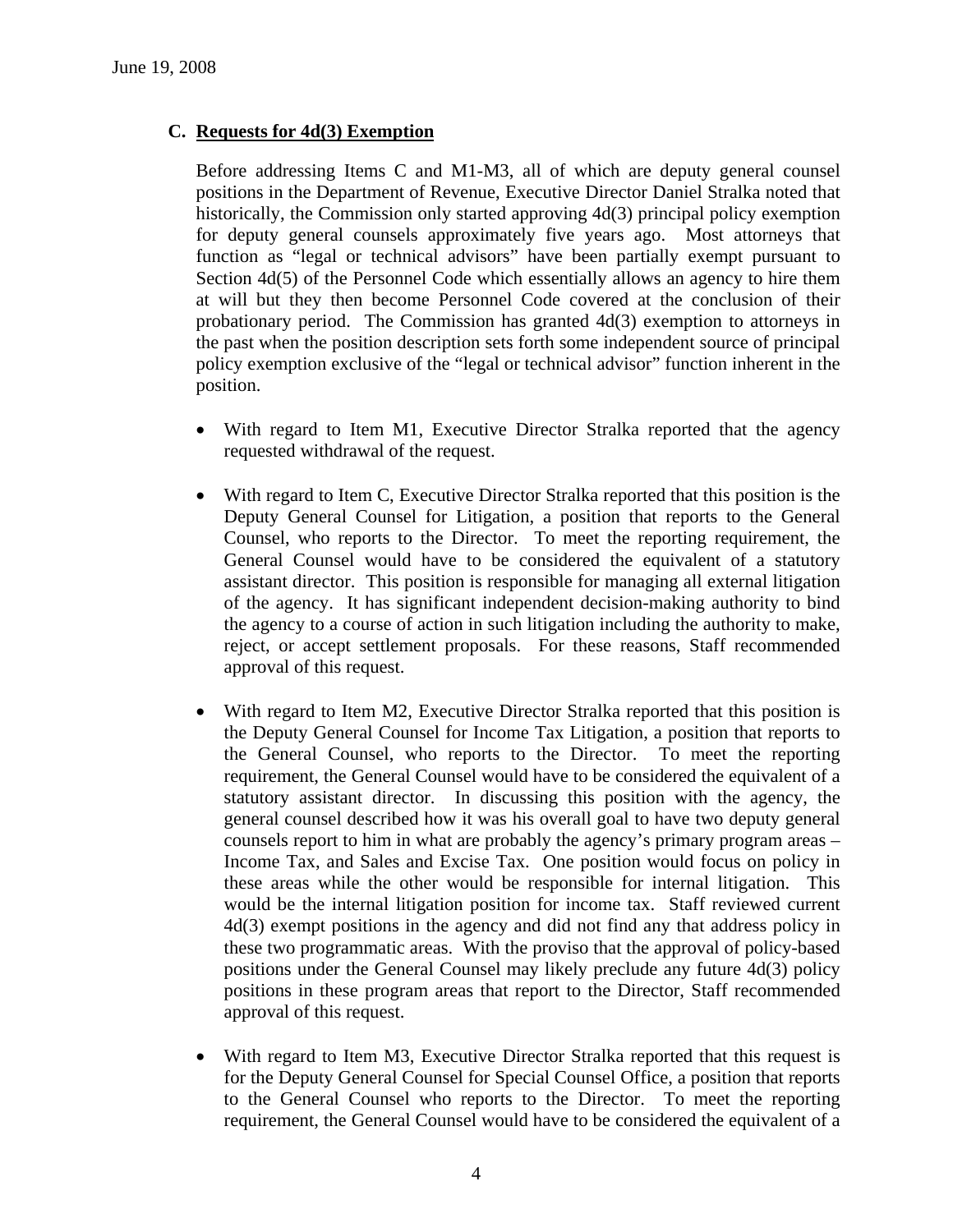statutory assistant director. This position essentially functions as a legal or technical advisor to various agency officials – all of whom it appears are already 4d(3) exempt – in various non-programmatic areas such as procurement, labor relations, and equal employment opportunity. This position does not have any agency-centric program policy responsibilities. It has been represented to the Commission Staff that this position will be functioning as a Deputy General Counsel and all the other Deputy General Counsels are 4d(3) exempt. For purposes of uniformity the agency is seeking similar status for this position. While noting the legitimacy of this goal, the statutory scheme established by the general assembly mandates that this position remain an exception. Executive Director Stralka also noted that the General Counsel has another attorney reporting directly to him that is not 4d(3) exempt and exemption for that position has not been sought, though this attorney is classified as an Assistant General Counsel and not a Deputy General Counsel. In addition, Staff is hesitant to create a precedent for such non-programmatic attorney positions to receive 4d(3) exemption. For these reasons, Staff recommended denial of this request.

John McCaffrey, General Counsel for the Department of Revenue was present to add to or correct the Staff presentation and respond to any questions. He first addressed Item C, noting that this position has independent settlement authority up to \$250,000 and that there are 182 pending cases it is responsible for worth approximately \$310,000,000. In general, each Deputy General Counsel has this settlement authority while the general counsel has settlement authority up to \$2,000,000. Settlements above that amount must be approved by the Director.

As to Item M2, he noted that this position supervises the Litigation Staff that practice in the Department of Revenue's administrative hearing area. The pending caseload is 150 cases worth \$262,000,000. This process is in lieu of proceedings in the Circuit Court. This position also has independent settlement authority up to \$250,000.

As to Item M3, he noted how this position fits in the overall legal organizational structure of the Department of Revenue with similar independent settlement authority for Equal Employment Opportunity matters. This position provides legal advice for procurement issues and also "deals with" conflicts, disclosure, subpoenas, and Freedom of Information Act requests. Chairman Kolker addressed several questions to the level of independent authority the position has to bind the agency.

## **IT WAS MOVED BY CHAIRMAN KOLKER, SECONDED BY COMMISSIONER DALIANIS, AND THE MOTION ADOPTED 5-0 TO GRANT THE REQUESTS FOR 4D(3) EXEMPTION FOR THE FOLLOWING POSITIONS:**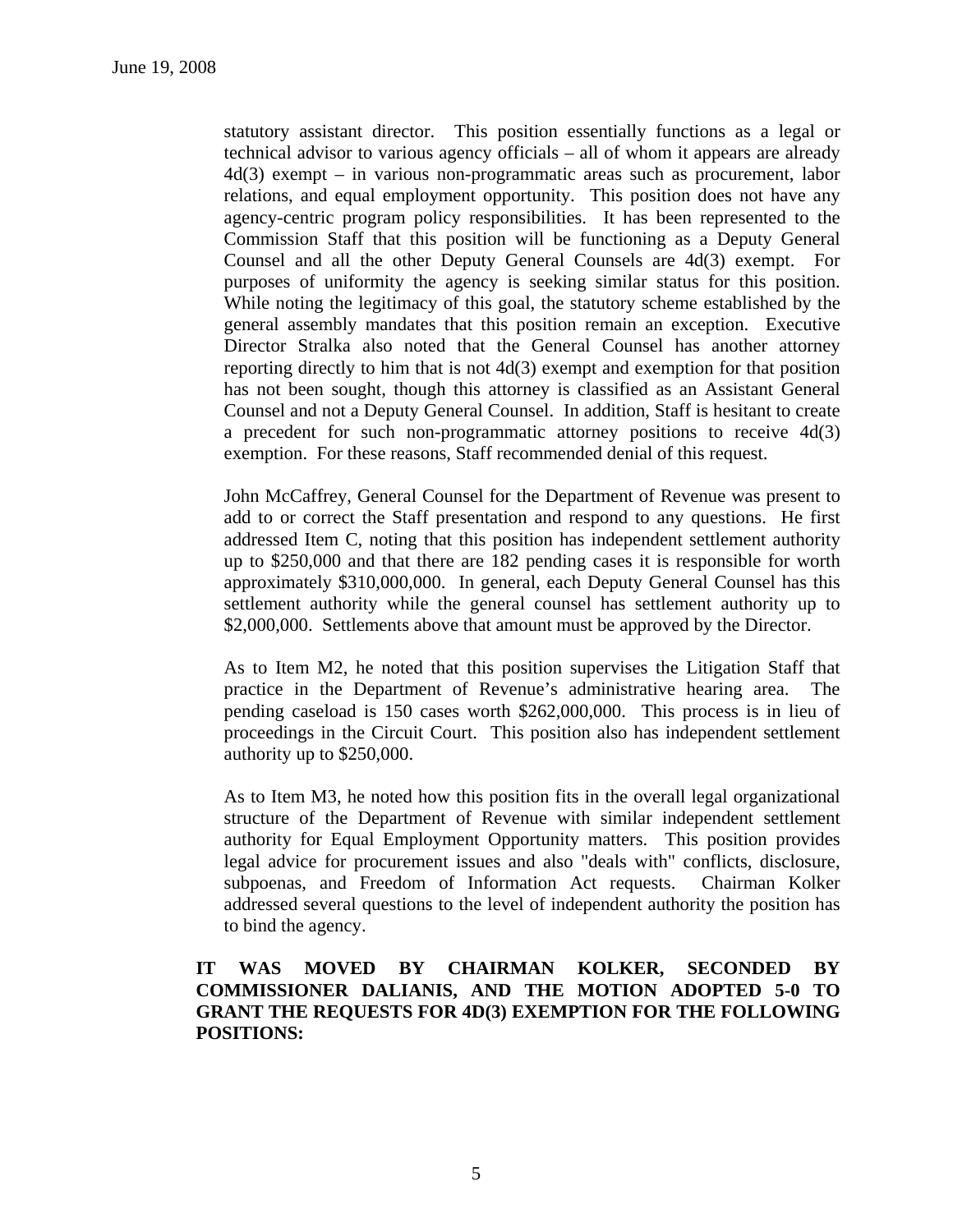## **The following 4d(3) exemption requests were granted on June 19, 2008:**

| <b>Position Number</b>  | 40070-25-07-210-00-01                       |
|-------------------------|---------------------------------------------|
| <b>Position Title</b>   | Senior Public Service Administrator         |
| Bureau/Division         | Legal Services                              |
| <b>Functional Title</b> | Deputy General Counsel-Litigation           |
| Incumbent               | None                                        |
| Supervisor              | General Counsel who reports to the Director |
| Location                | <b>Cook County</b>                          |

### **C. Illinois Department of Revenue**

## **M2. Illinois Department of Revenue**

| <b>Position Number</b>  | 40070-25-07-210-20-01                         |
|-------------------------|-----------------------------------------------|
| Position Title          | Senior Public Service Administrator           |
| Bureau/Division         | <b>Legal Services</b>                         |
| <b>Functional Title</b> | Deputy General Counsel, Income Tax Litigation |
| Incumbent               | Brian E. Fliflet                              |
| Supervisor              | General Counsel, who reports to the Director  |
| Location                | <b>Cook County</b>                            |

**CHAIRMAN KOLKER MOVED TO GRANT THE 4D(3) EXEMPTION REQUEST FOR ITEM M3. THIS MOTION FAILED FOR LACK OF A SECOND.** 

**IT WAS MOVED BY COMMISSIONER EWELL, SECONDED BY COMMISSIONER DALIANIS, AND THE MOTION ADOPTED 4-1 TO DENY THE REQUEST FOR 4D(3) EXEMPTION FOR THE FOLLOWING POSITION:** 

**The following 4d(3) exemption request was denied on June 19, 2008:**

### **M3. Illinois Department of Revenue**

| <b>Position Number</b>  | 40070-25-07-100-00-01                          |
|-------------------------|------------------------------------------------|
| Position Title          | Senior Public Service Administrator            |
| Bureau/Division         | Legal Services                                 |
| <b>Functional Title</b> | Deputy General Counsel, Special Counsel Office |
| Incumbent               | George E. Logan                                |
| Supervisor              | General Counsel, who reports to the Director   |
| Location                | <b>Sangamon County</b>                         |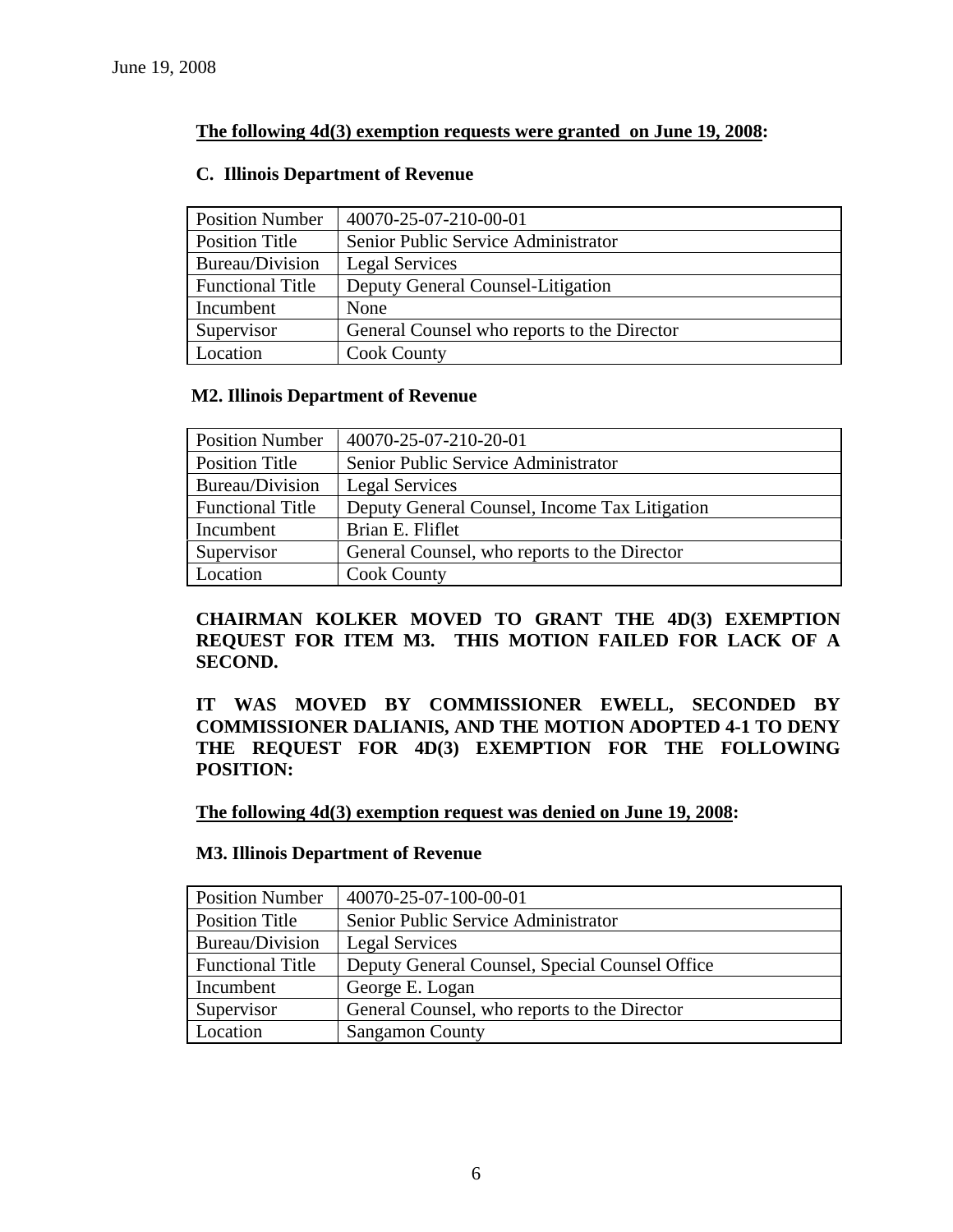- With regard to Items D-F, Executive Director Stralka reported that these requests are for the following positions within the Administrative & Regulatory Shared Services Center:
	- 1. Projects Director
	- 2. Project Communications Manager
	- 3. Risk Assessment Project Manager

The Projects Director reports to the Shared Services Center Director. This requires treatment of the Shared Services Center Director to be treated as the equivalent of an agency director.

With regard to the latter two positions, they will be reporting to the Projects Director. To meet the reporting requirement, this is similar in an agency to a Deputy Director who is the equivalent of a statutory Assistant Director. This also requires treatment of the Shared Services Center Director to be treated as the equivalent of an agency director.

Similar Projects Director and Risk Assessment Project Manager positions were previously granted exemption by the Commission for the Public Safety Shared Services Center. As to the Projects Director, it has principal policy responsibility over a number of projects surrounding the implementation of the shared service center. As to the Risk Assessment position, it has principal policy responsibilities, it has similar responsibilities related to overall project risk identification and mitigation, and its exemption in Public Safety was limited to 24 months. The Project Communications Manager is a new position that will function in a similar manner as an agency's Media Administrator position, a position that has previously been granted 4d(3) exemption by the Commission. For these reasons, Staff recommended approval of these requests, but with a 24 month limitation for both the Risk Assessment and Project Communications positions.

To restate what was previously acknowledged by all parties in the past, the continued exemption of many positions within the subordinate agencies as well as some of those in the Shared Services Centers will be re-examined as the project is completed.

Jack Munzer, Shared Services Projects Director/Associate Director, was present to correct or add to the Staff presentation, and to respond to any questions the Commission had. He confirmed that there are no more anticipated requests for 4d(3) exemptions from either the Administrative & Regulatory Shared Services Center or the Public Safety Shared Services Center.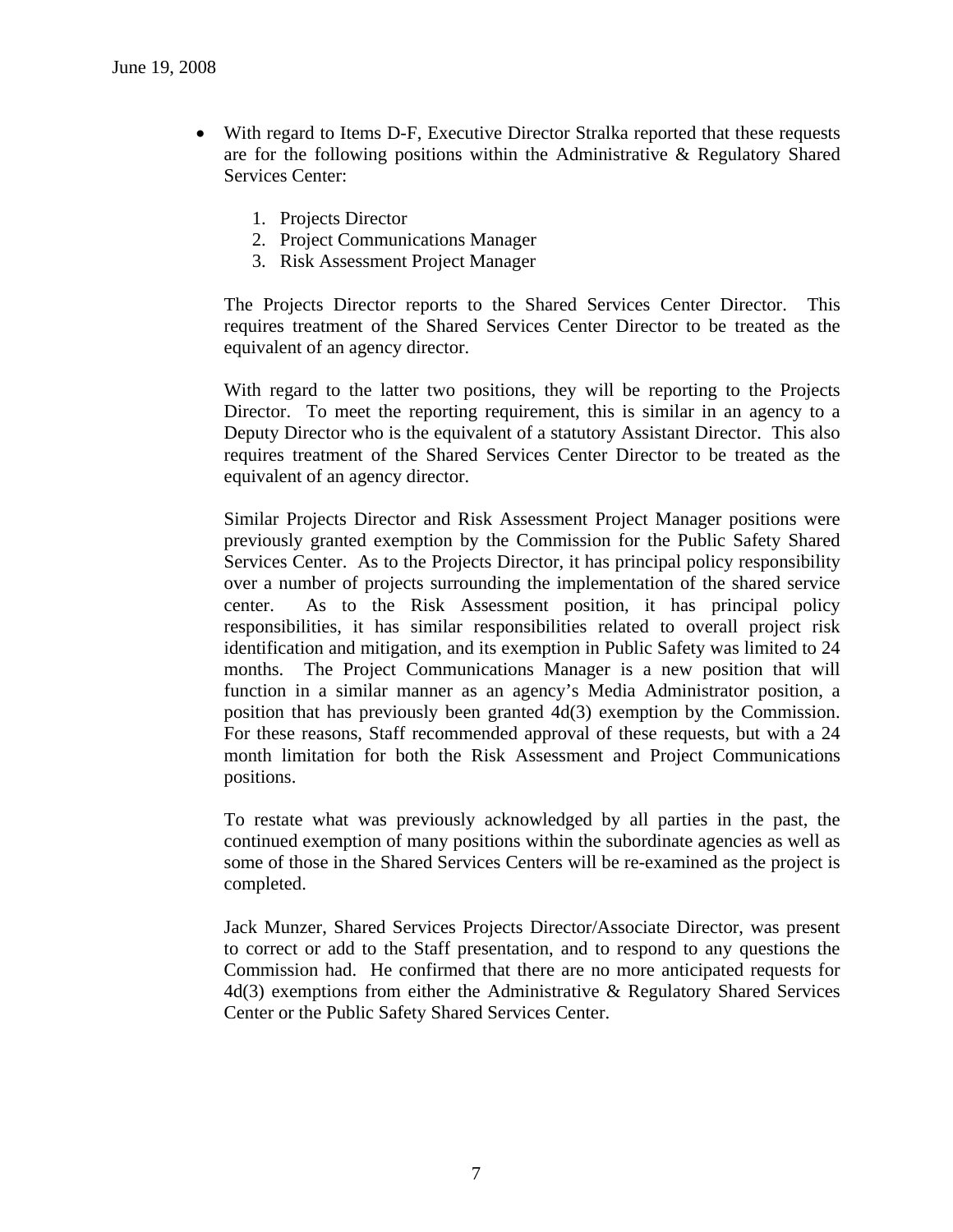**IT WAS MOVED BY CHAIRMAN KOLKER, SECONDED BY COMMISSIONER DALIANIS, AND THE MOTION ADOPTED 5-0 TO GRANT THE REQUESTS FOR 4D(3) EXEMPTION FOR THE FOLLOWING POSITIONS (ITEMS E AND F WERE GRANTED FOR A PERIOD OF 24 MONTHS):** 

### **The following 4d(3) exemption requests were granted on June 19, 2008:**

## **D. Illinois Department of Revenue**

| <b>Position Number</b>  | 40070-25-12-400-00-01                                    |
|-------------------------|----------------------------------------------------------|
| Position Title          | Senior Public Service Administrator                      |
| Bureau/Division         | Administrative & Regulatory (A&R) Shared Services Center |
| <b>Functional Title</b> | Projects Director                                        |
| Incumbent               | None                                                     |
| Supervisor              | Director of the A&R Shared Services Center               |
| Location                | <b>Sangamon County</b>                                   |

#### **E. Illinois Department of Revenue (for 24 months)**

| <b>Position Number</b>  | 40070-25-12-410-00-01                                       |
|-------------------------|-------------------------------------------------------------|
| <b>Position Title</b>   | Senior Public Service Administrator                         |
| Bureau/Division         | Administrative & Regulatory (A&R) Shared Services Center    |
| <b>Functional Title</b> | <b>Project Communications Manager</b>                       |
| Incumbent               | None                                                        |
| Supervisor              | A&R Shared Services Center Project Director, who reports to |
|                         | the Director of the A&R Shared Services Center              |
| Location                | <b>Sangamon County</b>                                      |

## **F. Illinois Department of Revenue (for 24 months)**

| <b>Position Number</b>  | 40070-25-12-420-00-01                                       |
|-------------------------|-------------------------------------------------------------|
| <b>Position Title</b>   | Senior Public Service Administrator                         |
| Bureau/Division         | Administrative & Regulatory (A&R) Shared Services Center    |
| <b>Functional Title</b> | <b>Risk Assessment Project Manager</b>                      |
| Incumbent               | None                                                        |
| Supervisor              | A&R Shared Services Center Project Director, who reports to |
|                         | the Director of the A&R Shared Services Center              |
| Location                | <b>Sangamon County</b>                                      |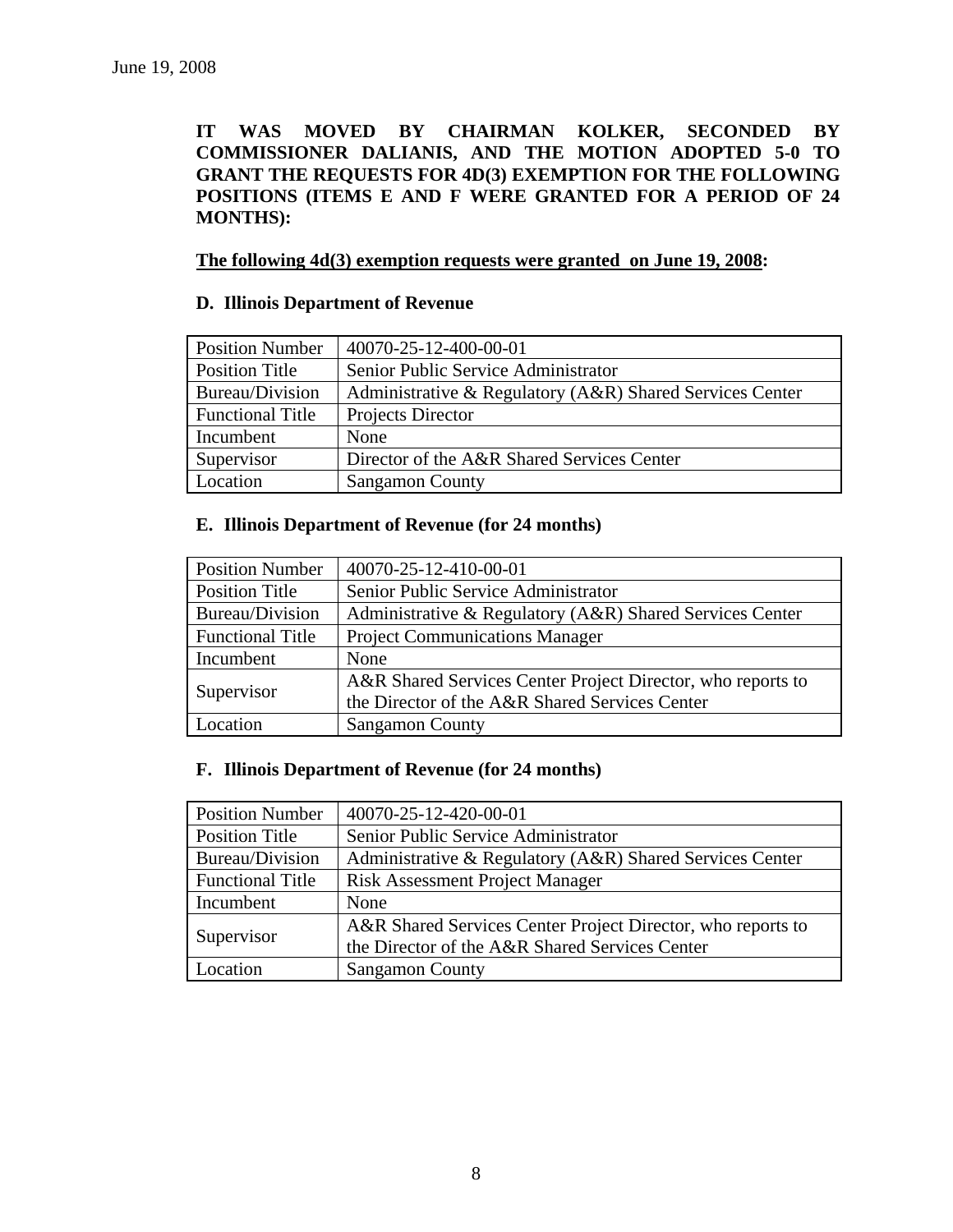• With regard to Item I, Executive Director Stralka reported that this request is for the Manager of General Services, a position that reports to the Deputy Director of Administration, who reports to the Director. To meet the reporting requirement, the Deputy Director of Administration would be considered the equivalent of a statutory assistant director. This position has responsibilities which are nonprogrammatic to the agency and duplicative of its superior. In addition, there are federal funding issues which potentially preclude approval of this request. The agency has acknowledged these issues and conceded the position is not appropriate for 4d(3) exemption. For these reasons, Staff recommended denial of this request.

Liz Nicholson, Deputy Director-Administration, and Dan Flanagan, Assistant General Counsel, were present to correct or add to the Staff presentation, and to respond to any questions the Commission had. Chairman Kolker inquired why the agency was making the request in light of the acknowledged deficiencies. The request was made due to the incumbent's term being up for renewal and the need to seek 4d(3) exemption before this position's term could be renewed.

## **IT WAS MOVED BY COMMISSIONER DALIANIS, SECONDED BY COMMISSIONER BUKRABA, AND THE MOTION ADOPTED 5-0 TO DENY THE REQUEST FOR 4D(3) EXEMPTION FOR THE FOLLOWING POSITION:**

**The following 4d(3) exemption request was denied on June 19, 2008:**

| <b>Position Number</b>  | 40070-44-12-000-00-01                                          |
|-------------------------|----------------------------------------------------------------|
| Position Title          | Senior Public Service Administrator                            |
| Bureau/Division         | Administration                                                 |
| <b>Functional Title</b> | <b>Manager of General Services</b>                             |
| Incumbent               | John T. Rogers                                                 |
| Supervisor              | Deputy Director of Administration, who reports to the Director |
| Location                | <b>Cook County</b>                                             |

### **I. Illinois Department of Employment Security**

- With regard to Item J, Executive Director Stralka reported that this request is for the Director of the Bureau of Pharmacy and Clinical Support Services. On the morning of the meeting, the Commission received an e-mail from the incumbent indicating he may possibly be objecting to the exemption request. For that reason, it was agreed to continue this request.
- With regard to Items K1-K6, Executive Director Stralka reported that these requests are for the Regional Executive Directors of six separate regions of the Department of Human Services, a position formerly referred to as a Network Manager. These positions report to the Director of the Mental Health Division which would be considered the equivalent of a statutory assistant director, who in turn reports to the Secretary. An equivalent position was first submitted to the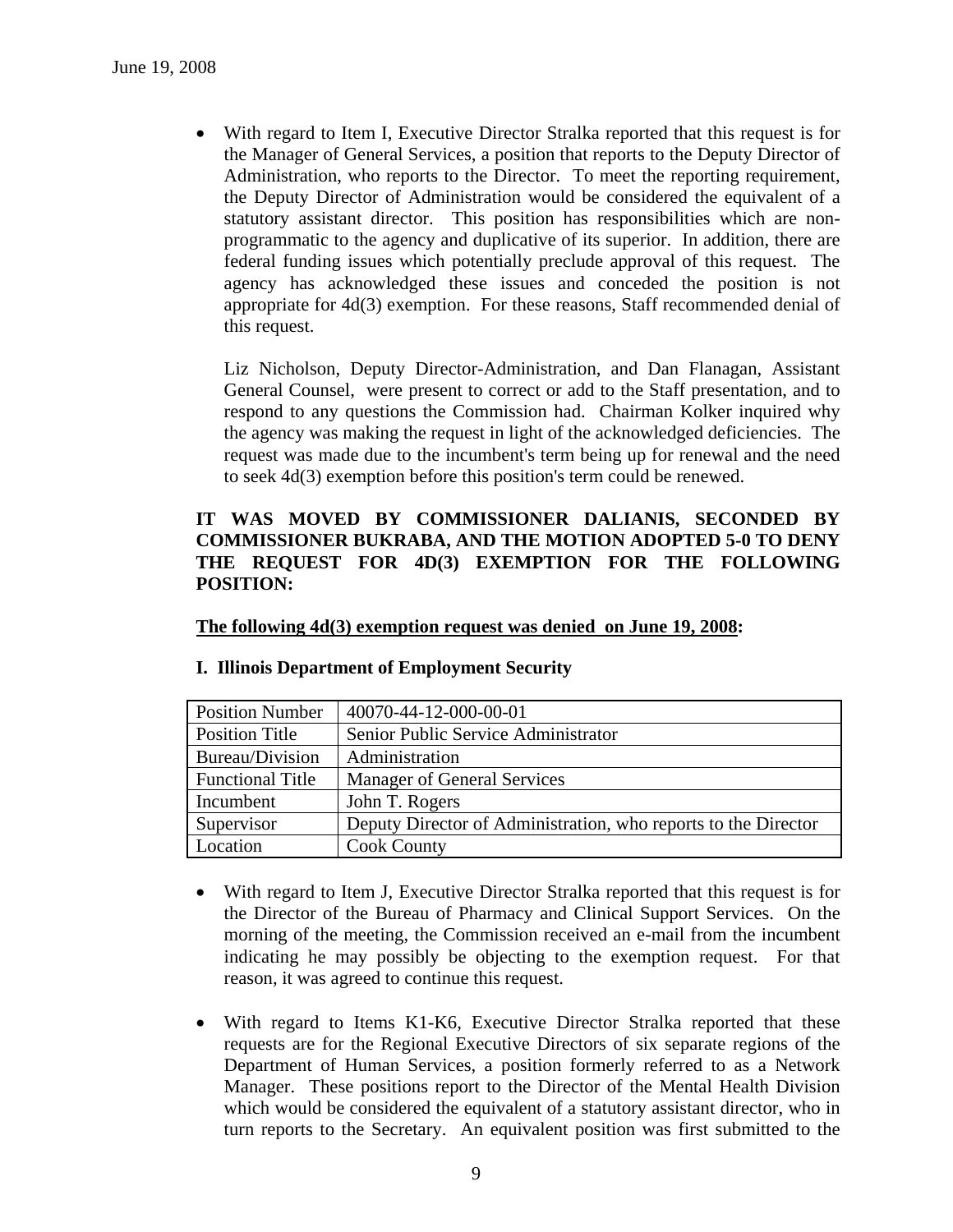Commission for approval at its May meeting at which time the agency advised that these positions would be submitted in the near future. The exemption for the equivalent position was granted in May based upon the position's principal policy implementing responsibilities in its geographic region of all aspects of the agency's mental health program. Each region contains at least one mental health hospital as well as other community based programs. The decisions this Regional Executive Director makes are subject to reversal only by the Director of the Mental Health Division. Executive Director Stralka noted that this superior position is the equivalent of what was previously the Director of the Department of Mental Health, an independent state agency prior to its consolidation into what is now the Department of Human Services.

Executive Director Stralka restated the Commission's concern that the exemption of these positions would actually give the agency two 4d(3) exempt positions in each region. Where the Commission has granted  $4d(3)$  exemption to regional positions, it has never granted more than one per region. The agency explained that the other 4d(3) exempt position is in the Division of Human Capitol Development, a program separate and distinct from mental health. In fact, the Human Capitol Development Program essentially performs the functions of the predecessor, Department of Public Aid, which was another of the agencies merged into Department of Human Services. The agency also indicated that it did not anticipate requesting any additional 4d(3) exempt regional positions.

Based on the above explanation, and recognizing that this is not setting any precedent for approving more than one principal policy exempt position for any agency region, Staff recommended approval of these requests.

• With regard to Item L, Executive Director Stralka reported that this request is for the Director of the Office of Resource Conservation, a position that reports to the agency Director. This position has principal policy responsibility for the agency's Wildlife, Natural Heritage, Forestry and Fisheries programs, and sub-programs under each of these through subordinate managers. For these reasons, Staff recommended approval of this request. Commissioner Bukraba noted the absence of an agency representative for this request.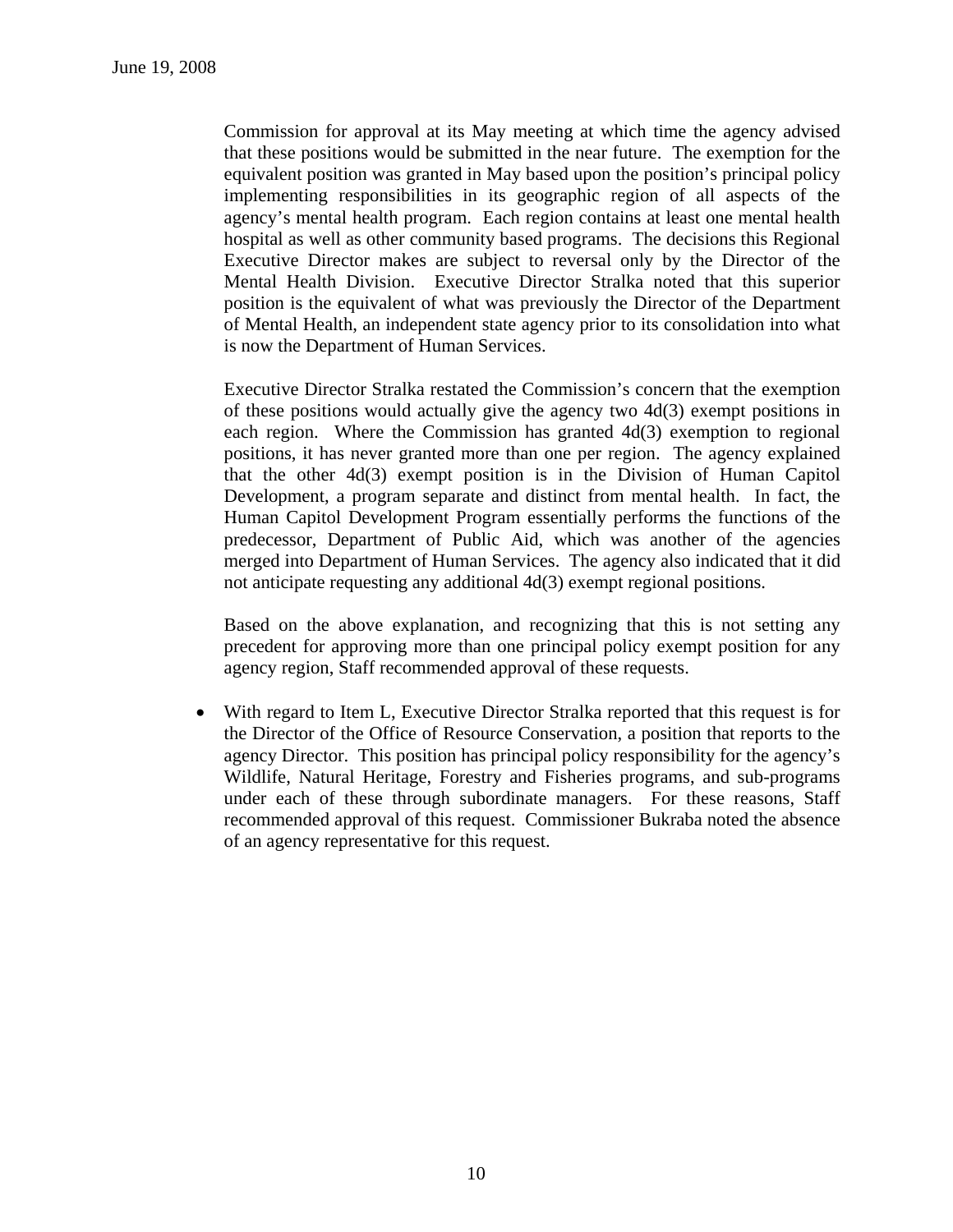## **IT WAS MOVED BY CHAIRMAN KOLKER, SECONDED BY COMMISSIONER DALIANIS, AND THE MOTION ADOPTED 5-0 TO CONTINUE AND GRANT THE REQUESTS FOR 4D(3) EXEMPTION FOR THE FOLLOWING POSITIONS:**

 **The following 4d(3) exemption request was continued on June 19, 2008:**

## **J. Illinois Department of Human Services**

| <b>Position Number</b>  | 40070-10-89-200-00-01                                        |
|-------------------------|--------------------------------------------------------------|
| <b>Position Title</b>   | Senior Public Service Administrator                          |
| Bureau/Division         | Mental Health & Developmental Disabilities                   |
| <b>Functional Title</b> | Director, Bureau of Pharmacy and Clinical Support            |
| Incumbent               | Randy D. Malan                                               |
|                         | Administrator of Mental Health & Developmental Disabilities, |
| Supervisor              | who reports to the Assistant Secretary, who reports to the   |
|                         | Secretary                                                    |
| Location                | <b>Sangamon County</b>                                       |

## **The following 4d(3) exemption requests were granted on June 19, 2008:**

## **K1. Illinois Department of Human Services**

| <b>Position Number</b>  | 40070-10-77-000-00-01                                   |
|-------------------------|---------------------------------------------------------|
| <b>Position Title</b>   | Senior Public Service Administrator                     |
| Bureau/Division         | <b>Mental Health</b>                                    |
| <b>Functional Title</b> | Regional Executive Director, Alton Mental Health Center |
| Incumbent               | None                                                    |
| Supervisor              | Director of Mental Health, who reports to the Assistant |
|                         | Secretary, who reports to the Secretary                 |
| Location                | <b>Madison County</b>                                   |

### **K2. Illinois Department of Human Services**

| <b>Position Number</b>  | 40070-10-81-000-00-21                                   |
|-------------------------|---------------------------------------------------------|
| <b>Position Title</b>   | Senior Public Service Administrator                     |
| Bureau/Division         | <b>Mental Health</b>                                    |
| <b>Functional Title</b> | Regional Executive Director, Elgin Mental Health Center |
| Incumbent               | None                                                    |
| Supervisor              | Director of Mental Health, who reports to the Assistant |
|                         | Secretary, who reports to the Secretary                 |
| Location                | <b>Kane County</b>                                      |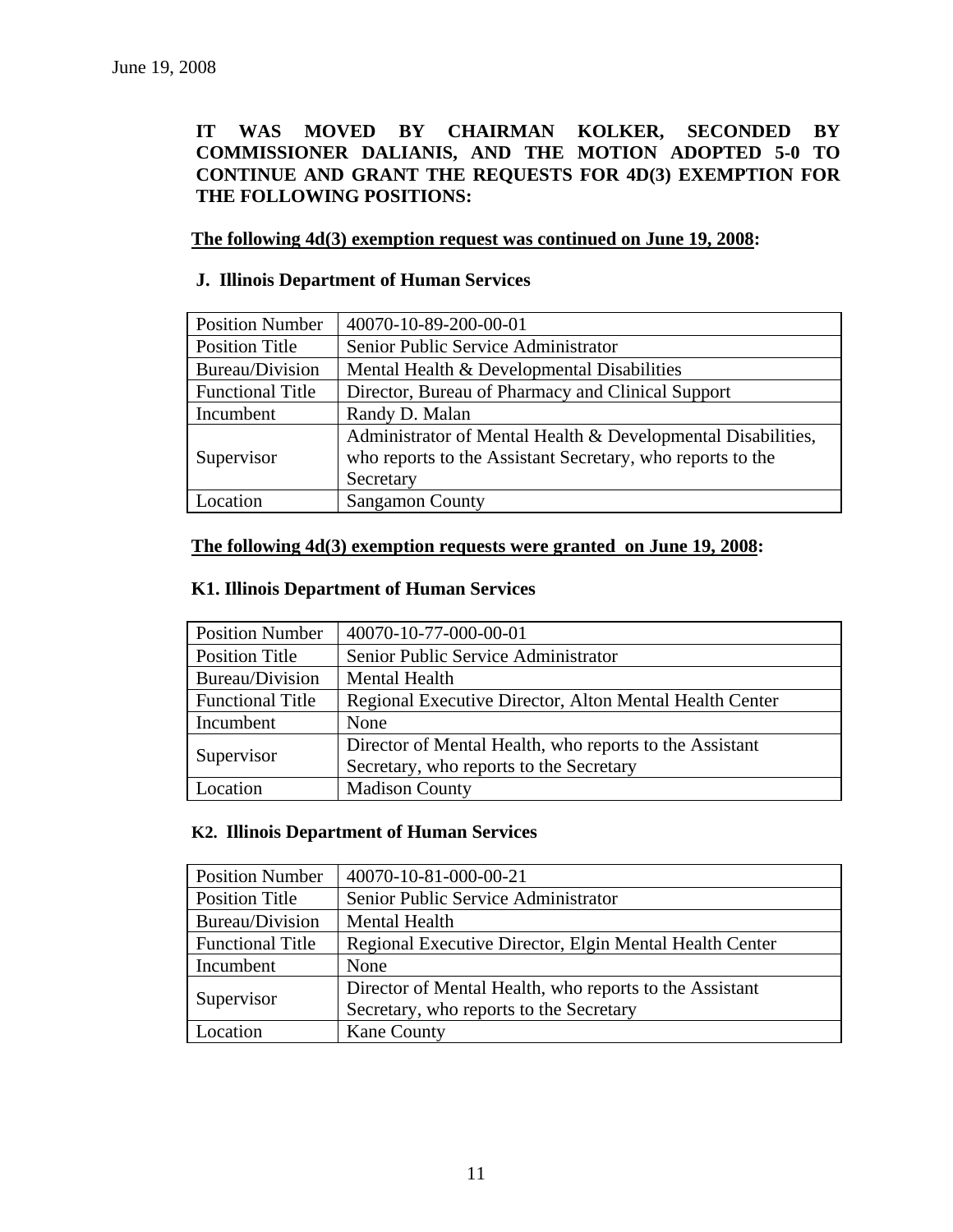| <b>Position Number</b>  | 40070-10-82-000-00-21                                    |
|-------------------------|----------------------------------------------------------|
| <b>Position Title</b>   | Senior Public Service Administrator                      |
| Bureau/Division         | <b>Mental Health</b>                                     |
| <b>Functional Title</b> | Regional Executive Director, Madden Mental Health Center |
| Incumbent               | Gustavo P. Espinosa                                      |
| Supervisor              | Director of Mental Health, who reports to the Assistant  |
|                         | Secretary, who reports to the Secretary                  |
| Location                | <b>Cook County</b>                                       |

# **K3. Illinois Department of Human Services**

## **K4. Illinois Department of Human Services**

| <b>Position Number</b>  | 40070-10-83-000-00-01                                       |
|-------------------------|-------------------------------------------------------------|
| <b>Position Title</b>   | Senior Public Service Administrator                         |
| Bureau/Division         | <b>Mental Health</b>                                        |
| <b>Functional Title</b> | Regional Executive Director, McFarland Mental Health Center |
| Incumbent               | Jordan J. Litvak                                            |
|                         | Director of Mental Health, who reports to the Assistant     |
| Supervisor              | Secretary, who reports to the Secretary                     |
| Location                | <b>Sangamon County</b>                                      |

# **K5. Illinois Department of Human Services**

| <b>Position Number</b>  | 40070-10-84-000-00-01                                    |
|-------------------------|----------------------------------------------------------|
| <b>Position Title</b>   | Senior Public Service Administrator                      |
| Bureau/Division         | <b>Mental Health</b>                                     |
| <b>Functional Title</b> | Regional Executive Director, Singer Mental Health Center |
| Incumbent               | Michael S. Pelletier                                     |
|                         | Director of Mental Health, who reports to the Assistant  |
| Supervisor              | Secretary, who reports to the Secretary                  |
| Location                | <b>Winnebago County</b>                                  |

## **K6. Illinois Department of Human Services**

| <b>Position Number</b>  | 40070-10-85-000-00-21                                         |
|-------------------------|---------------------------------------------------------------|
| Position Title          | Senior Public Service Administrator                           |
| Bureau/Division         | <b>Mental Health</b>                                          |
| <b>Functional Title</b> | Regional Executive Director, Tinley Park Mental Health Center |
| Incumbent               | Brenda P. Hampton                                             |
|                         | Director of Mental Health, who reports to the Assistant       |
| Supervisor              | Secretary, who reports to the Secretary                       |
| Location                | <b>Cook County</b>                                            |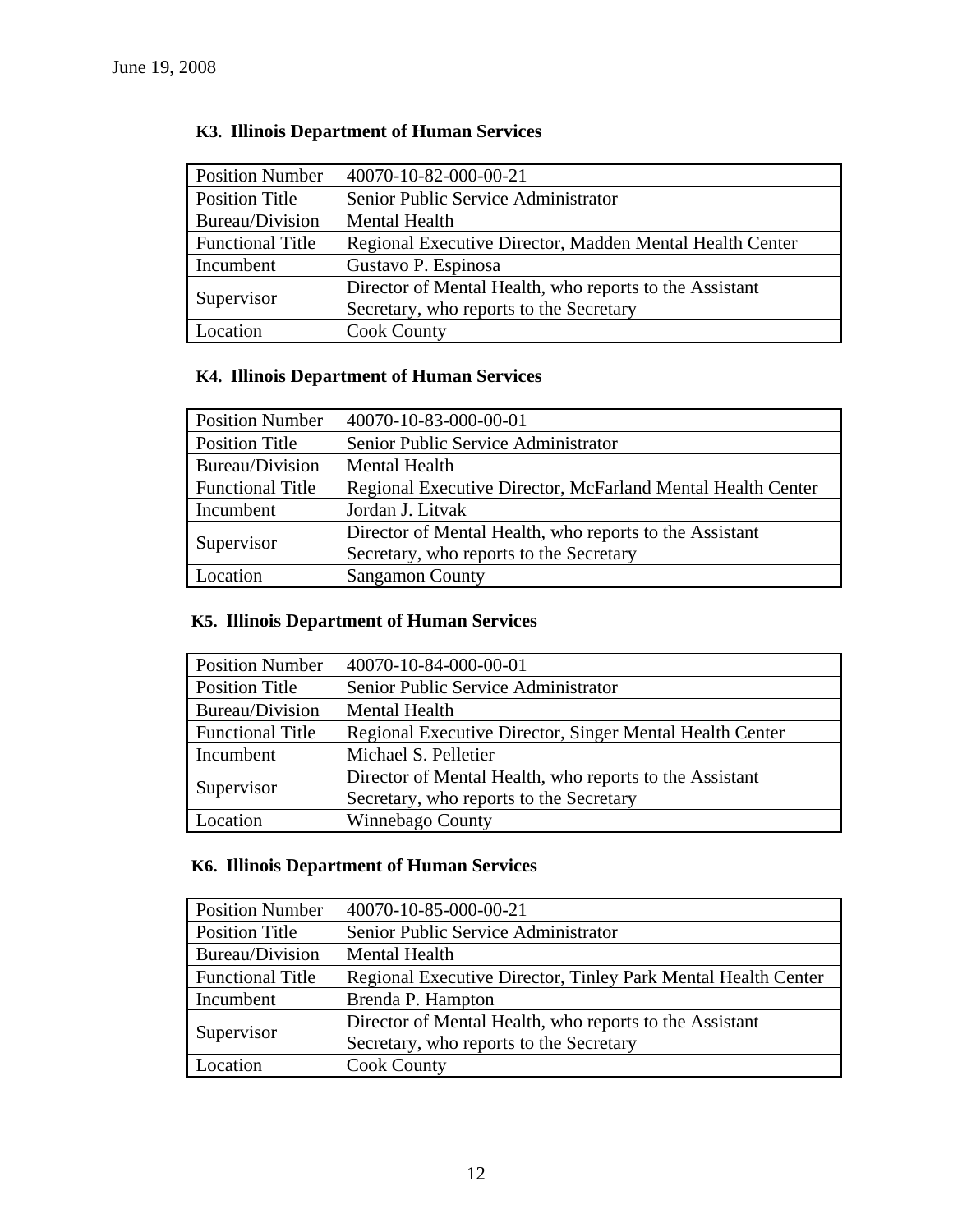| <b>Position Number</b>  | 40070-12-40-000-00-01                      |
|-------------------------|--------------------------------------------|
| Position Title          | Senior Public Service Administrator        |
| Bureau/Division         | <b>Office of Resource Conservation</b>     |
| <b>Functional Title</b> | <b>Resource Conservation Administrator</b> |
| Incumbent               | None                                       |
| Supervisor              | Director                                   |
| Location                | <b>Sangamon County</b>                     |

### **L. Illinois Department of Natural Resources**

• With regard to Item G, Executive Director Stralka Executive Director Stralka reported that this request is for the Associate Deputy Director of Health Policy, a position that reports to the Deputy Director of Health Policy, who reports to the Chief of Staff, who reports to the Director. Even treating the Chief of Staff as the equivalent of a statutory assistant director, this position is three levels removed from the Director which means it fails to meet the reporting requirement. In addition, the functions set forth in the position description significantly duplicate those of its superior which is already 4d(3) exempt. When asked to identify functions that qualify this position for a principal policy exemption, the agency referred to "a small area which specializes in health policy" and highlighted its efforts in "coordinating" and "chairing" workgroups on various topics. Nowhere was it indicated the extent that this position has any independent authority to implement the product of these workgroups. Since the agency was unable to point to any principal programmatic responsibilities of the position, Staff recommended denial of this request.

Cynthia Moreno, Deputy Director of Health Policy, was present to correct or add to the Staff presentation and to respond to any questions the Commission had. She is the immediate supervisor of the requested position. A discussion ensued with all the Commissioners regarding the merits of this request during which she acknowledged that the position would not have any independent decision making authority and would only make recommendations for policy matters to Ms. Moreno. Chairman Kolker explained to Ms. Moreno the significance of requested positions being principal policy developers or effectuators.

• With regard to Item H, Executive Director Stralka reported that this request is for the Manager of the Office of Federal Financial Participation, a position that reports to the Deputy Director of Budget and Finance, who reports to the Director. To meet the reporting requirement, the Deputy Director of Budget and Finance would be considered the equivalent of a statutory Assistant Director. This position manages the Office of Reimbursement and Benefits, a program of the agency that is responsible for determining Medicaid and Emergency Assistance eligibility for wards of the State without any other intervening authority. As such, it is responsible for close to \$300,000,000 in federal reimbursements annually from the Federal government. Approving this request would result in two principal policy exempt positions under the Deputy Director of Budget and Finance, in the Department of Children & Family Services, and no other agency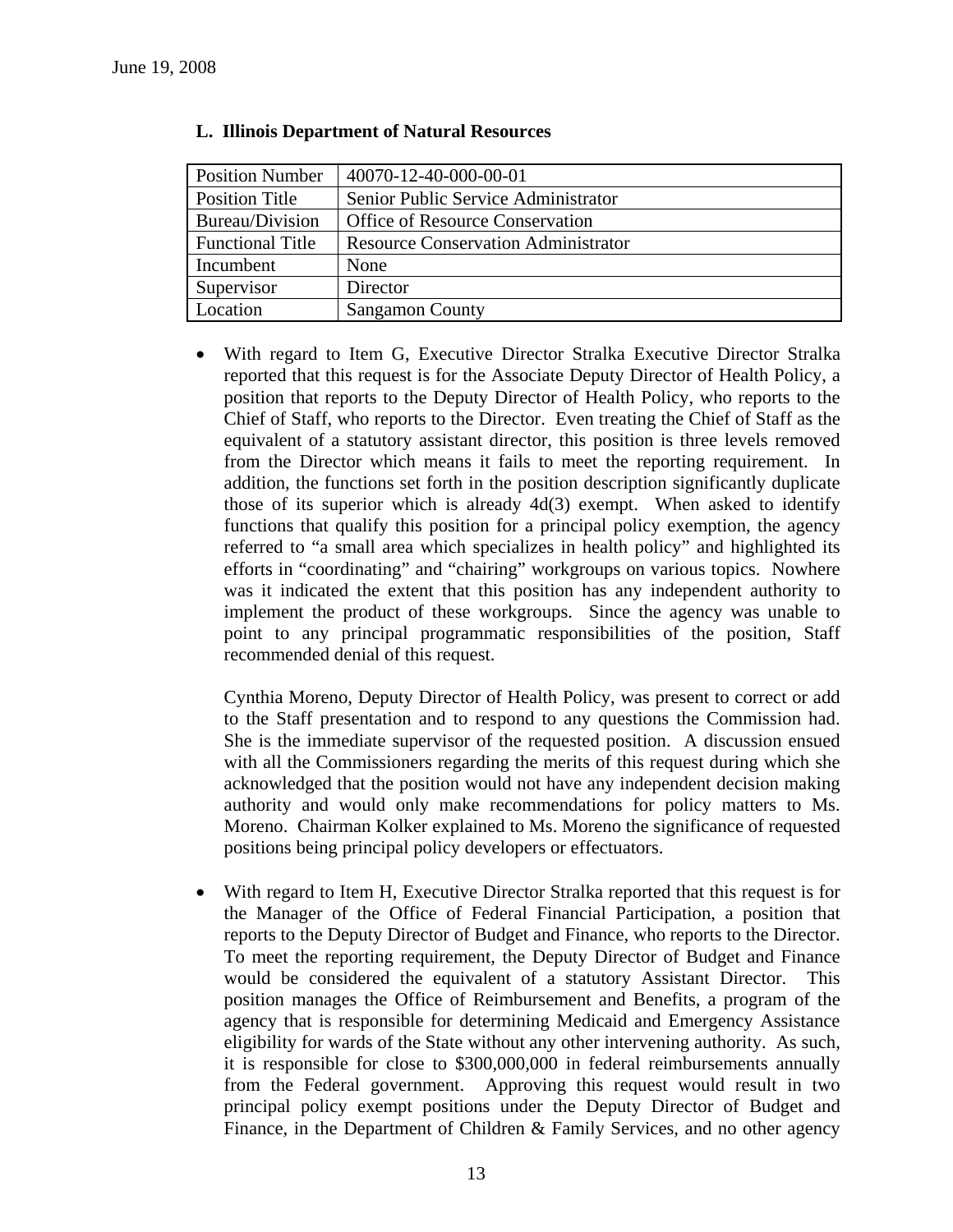has as many. While the agency was "reluctant" to indicate it does not anticipate any future requests in this program area, it is the Commission Staff's position that any additional requests under this position would potentially dilute the basis of the exemption for the presently exempt Associate position. With that limitation and for these reasons, Staff recommended approval of this request.

## **IT WAS MOVED BY COMMISSIONER DALIANIS, SECONDED BY COMMISSIONER BUKRABA, AND THE MOTION ADOPTED 5-0 TO DENY AND GRANT THE REQUESTS FOR 4D(3) EXEMPTION FOR THE FOLLOWING POSITIONS:**

#### **The following 4d(3) exemption request was denied on June 19, 2008:**

| <b>Position Number</b>  | 40070-16-25-200-00-01                                       |
|-------------------------|-------------------------------------------------------------|
| <b>Position Title</b>   | Senior Public Service Administrator                         |
| Bureau/Division         | Service Intervention                                        |
| <b>Functional Title</b> | <b>Associate Deputy Director of Health Policy</b>           |
| Incumbent               | Debra Kinsey                                                |
|                         | Deputy Director of Service Intervention, who reports to the |
| Supervisor              | Director                                                    |
| Location                | <b>Sangamon County</b>                                      |

#### **G. Illinois Department of Children & Family Services**

### **The following 4d(3) exemption request was granted on June 19, 2008:**

#### **H. Illinois Department of Children & Family Services**

| <b>Position Number</b>  | 40070-16-20-300-00-01                                                 |
|-------------------------|-----------------------------------------------------------------------|
| <b>Position Title</b>   | Senior Public Service Administrator                                   |
| Bureau/Division         | Budget & Finance                                                      |
| <b>Functional Title</b> | Manager of the Office of Federal Financial Participation              |
| Incumbent               | Nancy T. Haber                                                        |
| Supervisor              | Deputy Director of Budget and Finance, who reports to the<br>Director |
| Location                | <b>Sangamon County</b>                                                |

### V. CLASS SPECIFICATIONS

**The following class title was submitted for revision by the Director of Central Management Services:** 

A. Position Title: Architect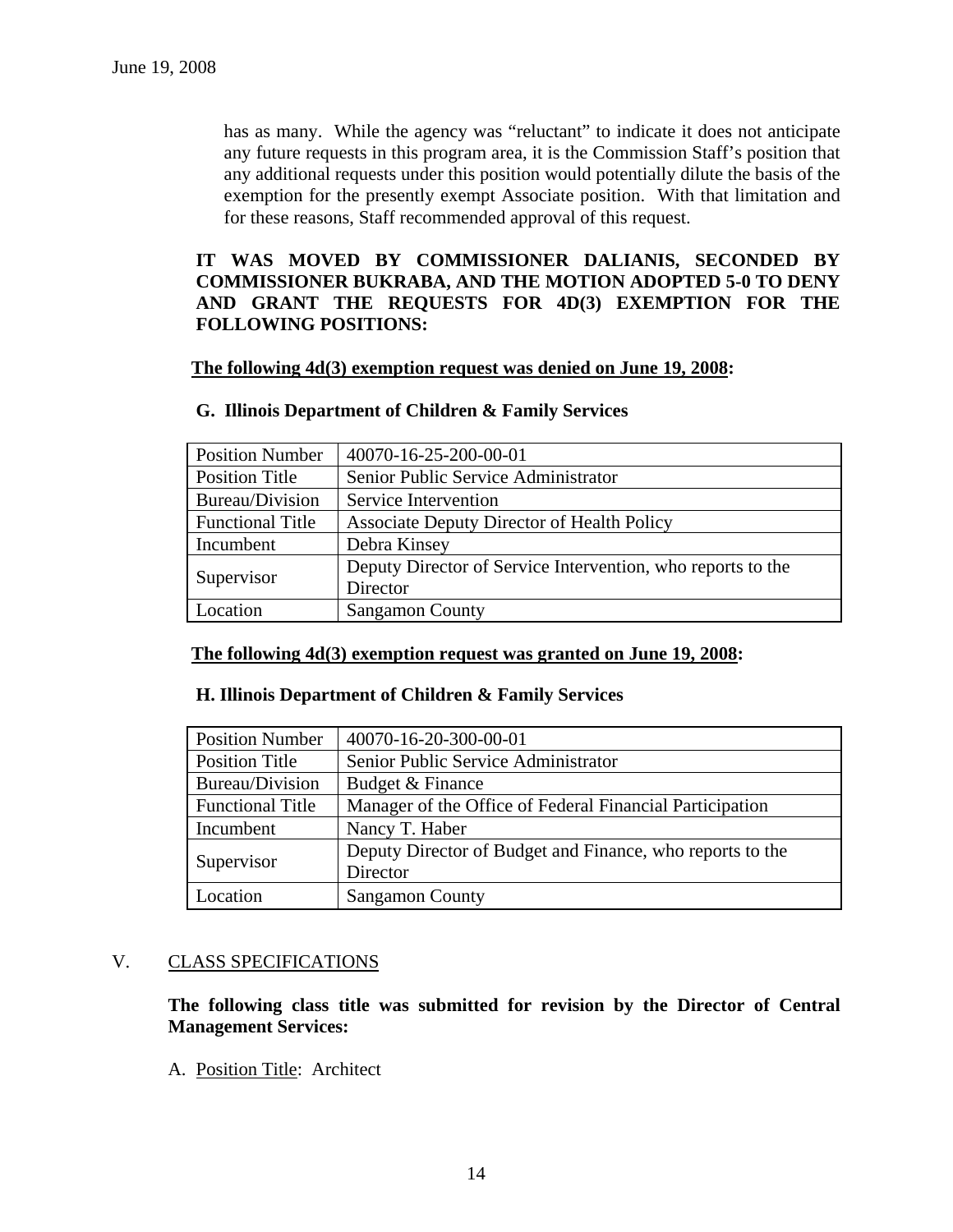Analysis: Assistant Executive Director Barris reported that an out-of-state job applicant recently appealed a failing grade remitted by Central Management Services' Division of Examining regarding an Architect position posting. The applicant possesses an architect's license in several states, including Illinois, and has been a practicing architect for thirty years. He received the failing grade notice in regard to employment eligibility because he does not have the bachelor's degree in architecture as required by the current Architect class specification. The Architect class specification desirable requirements are excerpted here:

- Requires a bachelor's degree in architecture.
- Requires two years progressively responsible professional experience in architecture.
- Requires possession of a valid Illinois certificate as a registered architect.
- May require education and experience specific to the field of historic architecture or preservation, such as one year of full-time professional experience applying the theories, methods, and practices of architecture to the identification, evaluation, registration, documentation, and treatment of historic properties in the United States and its territories; and completion of products or activities that demonstrate the successful application of acquired proficiencies in the discipline to the practice of historic preservation.

The proposed revisions are:

- Remove the bachelor's degree in architecture requirement, and
- Remove the two years progressively responsible experience in architecture requirement.

According to the Illinois Department of Financial and Professional Regulation (DFPR), current potential licensees are obliged to meet these initial requirements to become a licensed architect in Illinois. Thus, any educational or experiential requirements are satisfied when the applicant obtains the license and are not intended to serve as separate conditions of employment eligibility. In this regard, specifying the education and experience requirements as well as the licensure requirement is unnecessary. Additionally, the education and experience requirements by which licensure have been issued to architects have not always been the same (per Section 1150 Appendix B of Title 68, Chapter 8, and Subchapter b: PROFESSIONS AND OCCUPATIONS). The standards by which a person becomes a registered architect in Illinois have been different in previous years and may change in the future. The proposed revisions recognize and provide for the variances that may occur over time in regard to the statutes governing the regulation of professions such as architecture.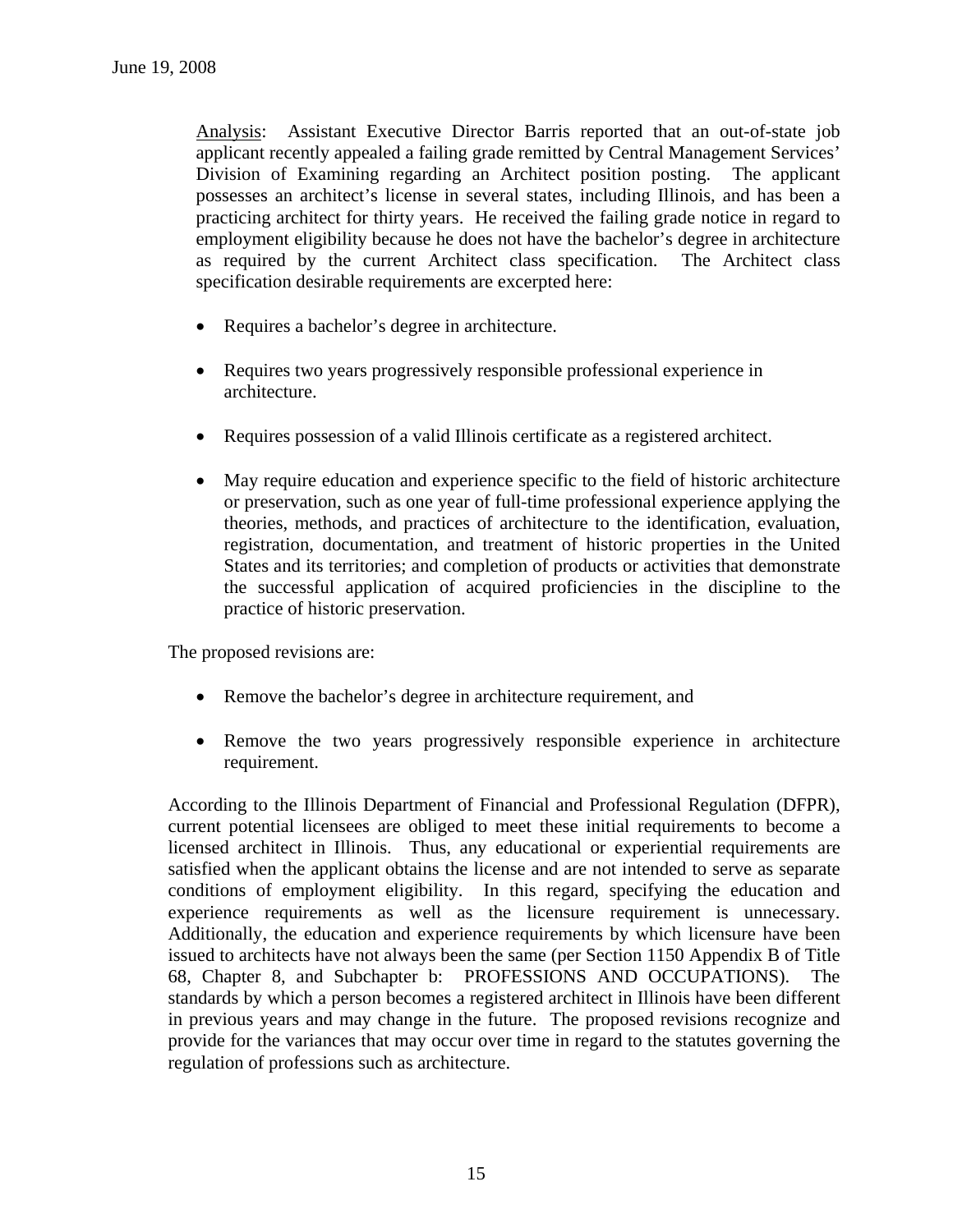The removal of the aforementioned requirements will resolve the following issues:

- A person already in possession of a certificate as a registered architect in Illinois will not be disqualified from employment eligibility if he/she does not have a bachelor's degree in architecture and two years of experience.
- Licensure in Illinois as a registered architect will be established as the standard for employment eligibility as an architect in the state of Illinois regardless of changes to the conditions for licensure.

**IT WAS MOVED BY CHAIRMAN KOLKER, SECONDED BY COMMISSIONER DALIANIS, AND THE MOTION ADOPTED 5-0 TO APPROVE THE REVISION OF THE FOLLOWING CLASS TITLE TO BE EFFECTIVE JULY 1, 2008:** 

## **Architect (revised).**

**IT WAS MOVED BY CHAIRMAN KOLKER, SECONDED BY COMMISSIONER DALIANIS, AND THE MOTION ADOPTED 5-0 TO DISAPPROVE ANY CLASS SPECIFICATIONS RECEIVED BY THE COMMISSION NOT CONTAINED IN THIS REPORT TO ALLOW ADEQUATE STUDY.** 

## VI. MOTION TO GO INTO EXECUTIVE SESSION

**IT WAS MOVED BY CHAIRMAN KOLKER, SECONDED BY COMMISSIONER DALIANIS, AND BY ROLL CALL VOTE THE MOTION ADOPTED 5-0 TO HOLD AN EXECUTIVE SESSION PURSUANT TO SUBSECTIONS 2(c)(1), 2(c)(4), AND 2(c)(11) OF THE OPEN MEETINGS ACT.** 

| <b>KOLKER</b>   | YES  | <b>EWELL</b>    | YES |
|-----------------|------|-----------------|-----|
| <b>PETERSON</b> | YES. | <b>DALIANIS</b> | YES |
| <b>BUKRABA</b>  | YES  |                 |     |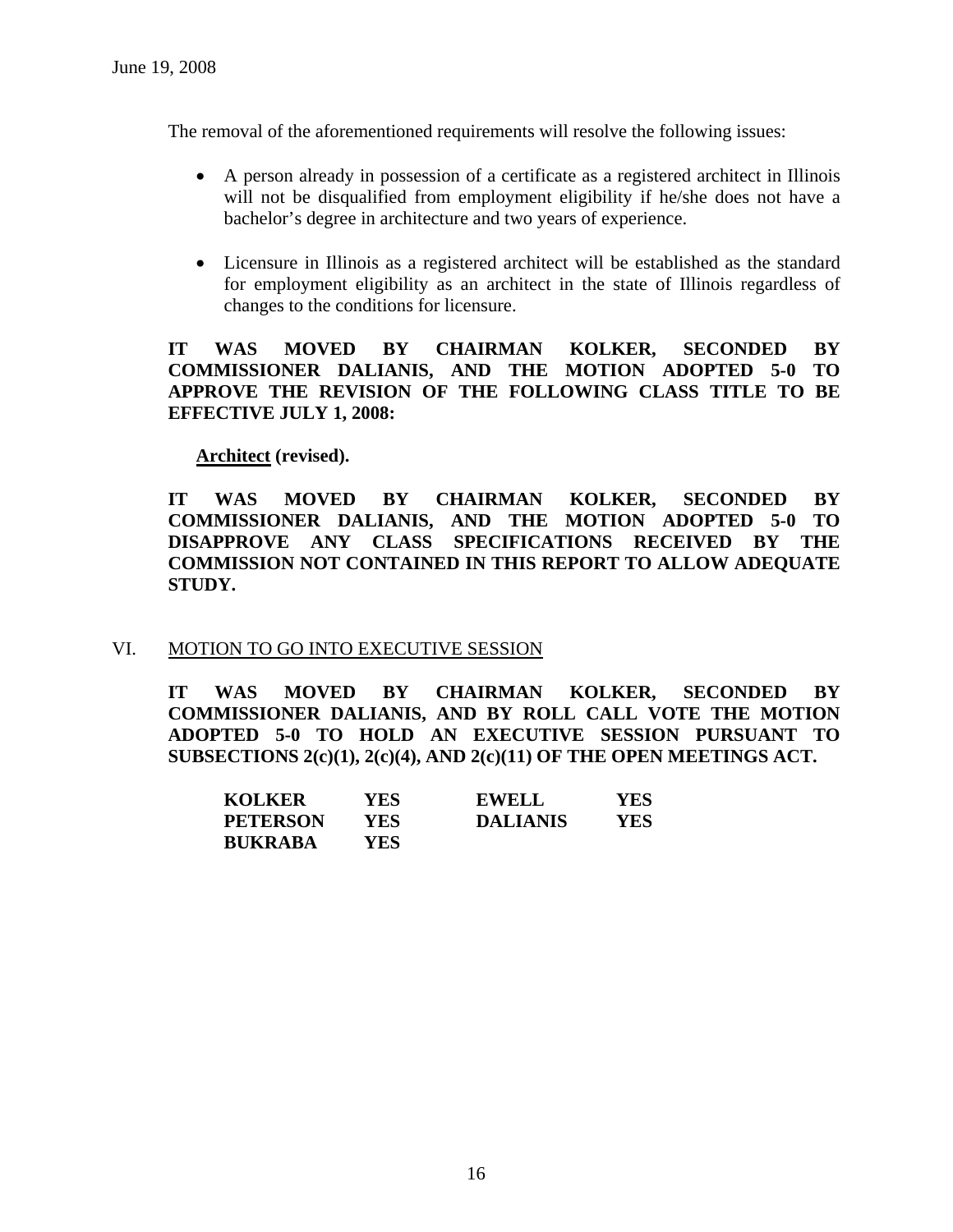## VII. RECONVENE MEETING

Upon due and proper notice the regular meeting of the Illinois Civil Service Commission was reconvened at 160 North LaSalle Street, Suite S-901, Chicago, Illinois at 10:47 a.m.

### PRESENT

Chris Kolker, Chairman; Raymond W. Ewell, Barbara J. Peterson (via telephone), Betty A. Bukraba, and Ares G. Dalianis, Commissioners; Daniel Stralka, Executive Director; and Andrew Barris, Assistant Executive Director.

## VIII. NON-MERIT APPOINTMENT REPORT

The Personnel Code permits non-merit appointments for a limited period of time, i.e., emergency appointments shall not exceed 60 days and shall not be renewed, and positions shall not be filled on a temporary or provisional basis for more than six months out of any twelve-month period. Consecutive non-merit appointments are not violative of the Code, however, they do present a possible evasion of merit principles and should be monitored. Set forth below is the number of consecutive non-merit appointments made by each department. These statistics are from the Department of Central Management Services' Consecutive Non-Merit Report.

| Agency                                | 4/30/08 | 5/31/08        | 5/31/07        |
|---------------------------------------|---------|----------------|----------------|
| Agriculture                           |         | 2              |                |
| <b>Arts Council</b>                   |         | 1              | 0              |
| <b>Central Management Services</b>    | 5       | 6              | 6              |
| <b>Children and Family Services</b>   | 5       | 12             | 4              |
| Commerce and Economic Opportunity     | 0       | 0              |                |
| <b>Employment Security</b>            |         | $\overline{2}$ |                |
| Financial and Professional Regulation |         | 1              | 0              |
| <b>Healthcare and Family Services</b> | 16      | 15             | 19             |
| <b>Historic Preservation</b>          | 0       | 0              | 11             |
| <b>Human Services</b>                 | 6       | 7              | $\overline{4}$ |
| <b>Natural Resources</b>              |         | 21             | 19             |
| Property Tax Appeal Board             |         |                | 2              |
| <b>Public Health</b>                  |         | $\bf{0}$       | 0              |
| <b>State Police</b>                   |         |                | 0              |
| <b>State Retirement Systems</b>       | 0       | 0              |                |
| Transportation                        | 5       | 10             | 30             |
| Veteran's Affairs                     |         |                | $\mathfrak{D}$ |
| Workers' Compensation Commission      |         | 0              |                |
| Totals                                | 45      | 80             | 102            |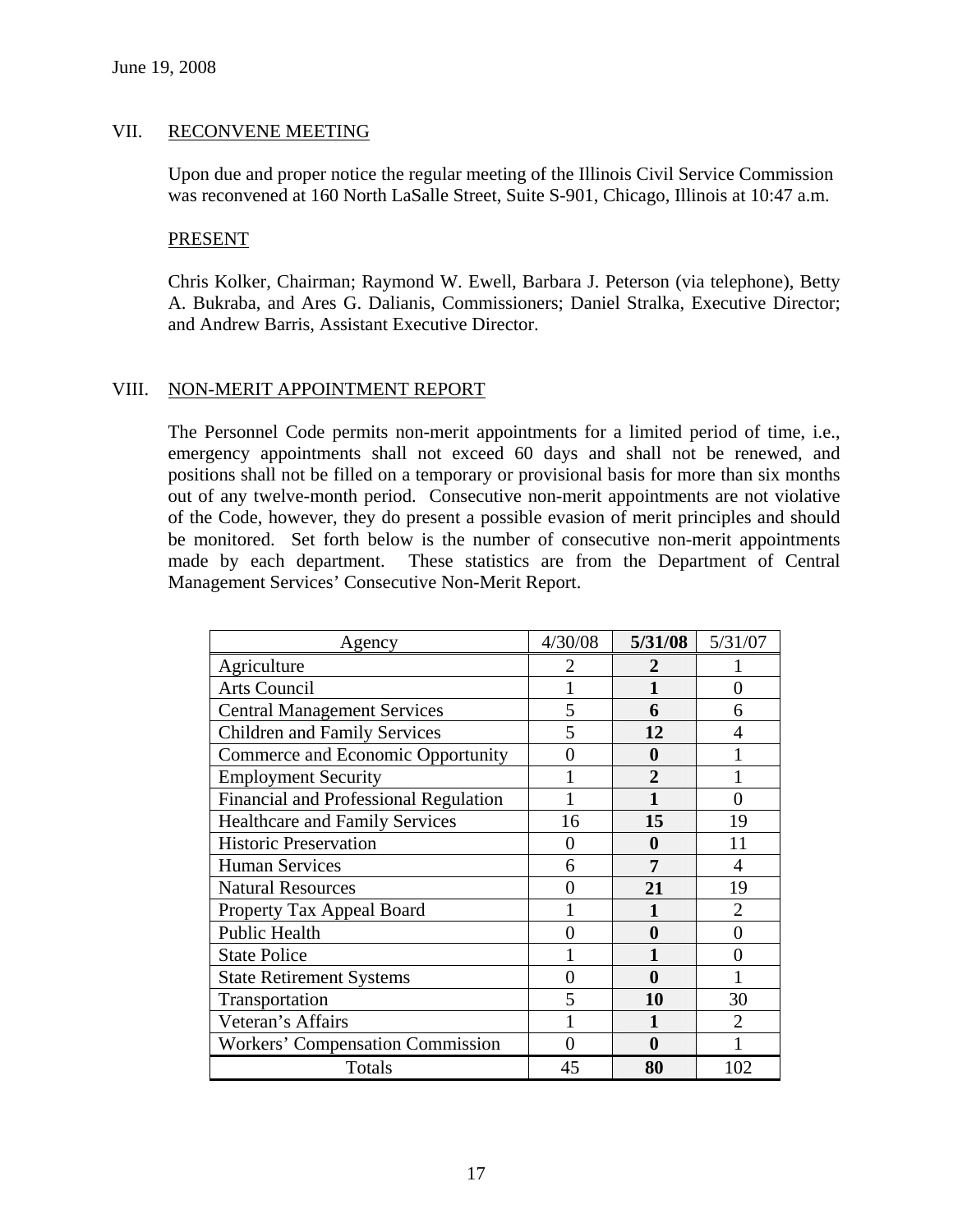## IX. PUBLICLY ANNOUNCED DECISIONS RESULTING FROM APPEAL

## • **DISCHARGE**

### **DA-44-07**

| Employee  | Evelyn Williams                                             | <b>Appeal Date</b>      | 6/11/07                                                       |
|-----------|-------------------------------------------------------------|-------------------------|---------------------------------------------------------------|
| Agency    | <b>DHS</b>                                                  | <b>Decision Date</b>    | 6/06/08                                                       |
| Type      | Discharge                                                   | ALJ                     | Daniel Stralka                                                |
| Change(s) | Verbal and physical abuse to<br>patient; conduct unbecoming | Recommended<br>Decision | Charges partially proven<br>and warrant 30-day<br>suspension. |

**IT WAS MOVED BY COMMISSIONER EWELL, SECONDED BY COMMISSIONER PETERSON, AND BY ROLL CALL VOTE OF 3-2 THE MOTION ADOPTED TO MODIFY, AFFIRM, AND ADOPT THE ADMINISTRATIVE LAW JUDGE'S RECOMMENDED DECISION. CHARGE 1 RELATES TO THE ALLEGED VERBAL ABUSE AND HAS BEEN PROVEN. THERE WAS CORROBORATING EVIDENCE TO SUPPORT THAT PROFANITY WAS USED. CHARGE 2 RELATES TO THE ALLEGED PHYSICAL ABUSE AND HAS NOT BEEN PROVEN. EVEN THOUGH SPENCER TESTIFIED THAT SHE SAW WILLIAMS STRIKE THE ATTACKING PATIENT, THERE WAS NO CORROBORATING TESTIMONY FROM OTHER WITNESSES WHO WOULD HAVE BEEN IN A POSITION TO DO SO. WILLIAMS DENIED STRIKING THE PATIENT OR PULLING HER HAIR. THERE WAS NO EVIDENCE THAT THE PATIENT WAS INJURED BY THE ALLEGED STRIKING OR HAIR PULLING. THIS IS NOT THE FIRST INCIDENT OF DISCIPLINE WILLIAMS HAS RECEIVED FOR ABUSE OF A PATIENT – THERE WERE THREE SPREAD OVER A PERIOD OF TEN YEARS, WITH THE MOST RECENT BEING A 60-DAY SUSPENSION. GIVEN HER VERBAL REACTION TO THE INCIDENT IN CHARGE 1, HER PAST PERFORMANCE RECORD, AND CONSIDERING HER 18 YEARS OF SERVICE, A 90-DAY SUSPENSION, NOT A 30-DAY SUSPENSION IS THE APPROPRIATE PENALTY.** 

| <b>KOLKER</b>   | NO  | <b>EWELL</b>    | YES |
|-----------------|-----|-----------------|-----|
| <b>PETERSON</b> | YES | <b>DALIANIS</b> | NO  |
| <b>BUKRABA</b>  | YES |                 |     |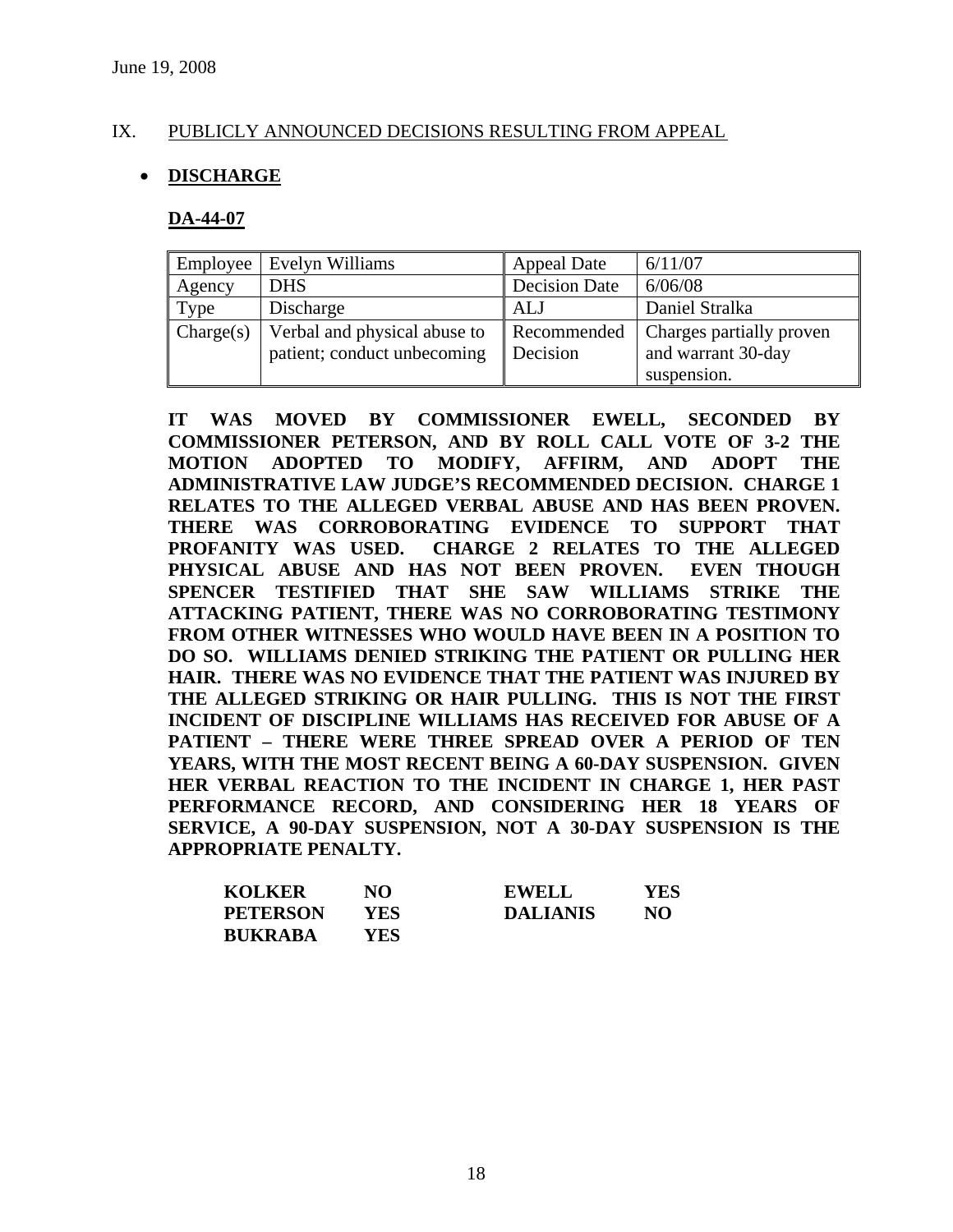# • **DISCHARGE**

## **DA-4-08**

| Employee  | Eunice D. Smith                                                | <b>Appeal Date</b>      | 8/07/07                                        |
|-----------|----------------------------------------------------------------|-------------------------|------------------------------------------------|
| Agency    | <b>DCFS</b>                                                    | <b>Decision Date</b>    | 6/06/08                                        |
| Type      | Discharge                                                      | <b>ALJ</b>              | Daniel Stralka                                 |
| Change(s) | Falsification of information;<br>conduct unbecoming; poor work | Recommended<br>Decision | Charges partially proven<br>and warrant 10-day |
|           | performance                                                    |                         | suspension.                                    |

**IT WAS MOVED BY COMMISSIONER PETERSON, SECONDED BY COMMISSIONER DALIANIS, AND BY ROLL CALL VOTE OF 5-0 THE MOTION ADOPTED TO AFFIRM AND ADOPT THE ADMINISTRATIVE LAW JUDGE'S RECOMMENDED DECISION. CHARGE I RELATES TO FALSIFICATION OF INFORMATION ON A TIME REPORT. THIS CHARGE WAS PROVEN; HOWEVER, THERE WERE MITIGATING CIRCUMSTANCES INCLUDING THE FAILURE OF PERTEET TO ENTER THE VACATION TIME INTO THE COMPUTER, THE HURRIED MANNER IN WHICH SMITH WAS REQUESTED TO VERIFY HER TIME, CORRECTIONS IN TIME REPORTS WERE A COMMON OCCURRENCE, AND THE LACK OF EVIDENCE THAT SMITH CONSPIRED WITH BLAKE TO DEFRAUD THE AGENCY. CHARGE II.A RELATES TO THE ALLEGED OBSTRUCTION OF AN OFFICE OF INSPECTOR GENERAL (OIG) INVESTIGATION BY SUBMITTING A REQUEST TO ALTER HER TIME REPORT. THIS CHARGE IS PROVEN; HOWEVER, THE FAILURE OF THE OIG INVESTIGATORS TO INSTRUCT SMITH VERBALLY TO NOTIFY THEM ABOUT ANYTHING RELATED TO THE TIME REPORT AT ISSUE (WHICH THEY NEGLECTED TO SHOW TO HER AT HER INTERVIEW FOR REASONS WHICH NEITHER INVESTIGATOR COULD RECALL AT THE HEARING) IS A MITIGATING FACTOR. CHARGE II.B RELATES TO HER ALLEGED FAILURE TO COOPERATE WITH OIG INVESTIGATORS BY REFUSING TO PROVIDE THE NAME OF A MASSEUSE WHO PROVIDED MASSAGES FOR SOME EMPLOYEES. THIS CHARGE IS NOT PROVEN. THE TESTIMONY FROM SMITH INDICATED SHE DID NOT RECALL THE NAME OF THE MASSEUSE. SHE DID NOT REFUSE TO ANSWER THIS QUESTION AND THERE WAS NO TESTIMONY THAT EITHER OF THE INVESTIGATORS ASKED IF SMITH COULD FIND OUT THE NAME AND LET THEM KNOW. CHARGE III INVOLVES THE ALLEGED POOR WORK PERFORMANCE WHEN SMITH APPROVED TIME OFF FOR FOUR OF THE FIVE CHILD PROTECTION INVESTIGATORS TO ATTEND A WEEKEND TRIP WITHOUT ENSURING THE TEAM WAS STAFFED FOR THE FRIDAY BEFORE MEMORIAL DAY WEEKEND. THIS CHARGE WAS NOT PROVEN. THE EVIDENCE ESTABLISHED THERE WAS ADEQUATE COVERAGE FOR THE FRIDAY BEFORE MEMORIAL DAY AND THAT SMITH HAD TAKEN ADEQUATE STEPS UTILIZING ANOTHER TEAM TO PROVIDE COVERAGE. GIVEN SMITH'S POSITIVE PERFORMANCE RECORD, HER**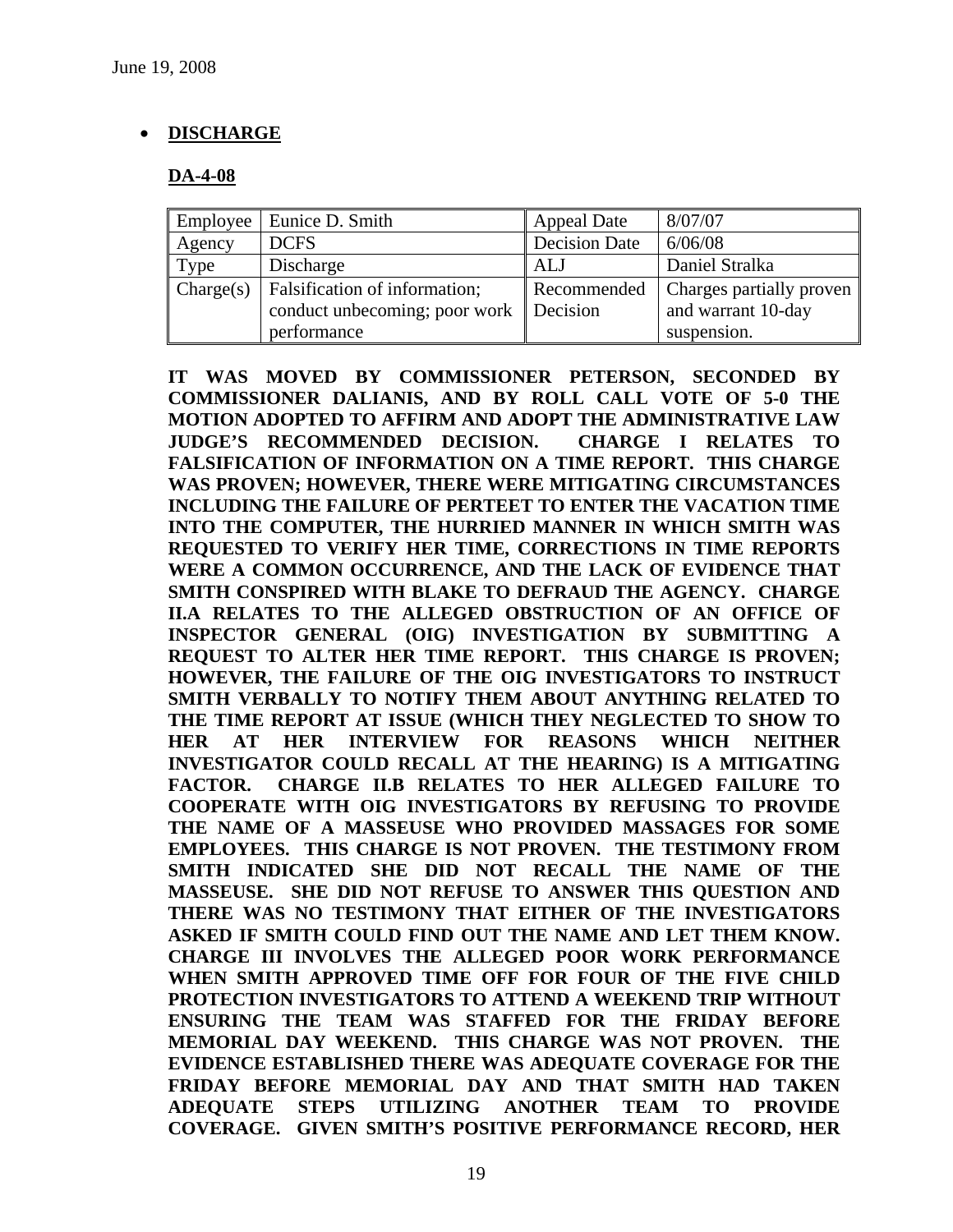**22+ YEARS OF CONTINUOUS SERVICE, UNBLEMISHED DISCIPLINE HISTORY, AND OTHER MITIGATING CIRCUMSTANCES SET FORTH IN THE RECOMMENDED DECISION, A 10-DAY SUSPENSION IS THE APPROPRIATE PENALTY.** 

| <b>KOLKER</b>   | YES | <b>EWELL</b>    | YES |
|-----------------|-----|-----------------|-----|
| <b>PETERSON</b> | YES | <b>DALIANIS</b> | YES |
| <b>BUKRABA</b>  | YES |                 |     |

## X. APPEALS TERMINATED WITHOUT DECISION ON THE MERITS

## • **DISMISSED**

#### **DA-15-08**

| Employee  | A. Maria Nanos                 | <b>Appeal Date</b>   | 10/29/07             |
|-----------|--------------------------------|----------------------|----------------------|
| Agency    | <b>DCFS</b>                    | <b>Decision Date</b> | 05/09/08             |
| Type      | Discharge                      | ALJ                  | Daniel Stralka       |
| Change(s) | Conduct unbecoming; provided   | Recommended          | Dismissed;           |
|           | false information; sent        | Decision             | withdrawn (settled). |
|           | inappropriate e-mail regarding |                      |                      |
|           | traffic ticket; provided false |                      |                      |
|           | information to OIG             |                      |                      |

### • **DISMISSED**

#### **DA-31-08**

| Employee  | Dan Cain                           | Appeal Date          | 1/09/08              |
|-----------|------------------------------------|----------------------|----------------------|
| Agency    | <b>DHS</b>                         | <b>Decision Date</b> | 5/21/08              |
| Type      | Discharge                          | ALJ                  | <b>Andrew Barris</b> |
| Change(s) | Falsified application, reports,    | Recommended          | Dismissed; withdrawn |
|           | ACT database records; travel       | Decision             | (settled).           |
|           | vouchers; failed to cooperate with |                      |                      |
|           | <b>OEIG</b> investigation          |                      |                      |

**IT WAS MOVED BY COMMISSIONER DALIANIS, SECONDED BY CHAIRMAN KOLKER, AND BY ROLL CALL VOTE OF 5-0, THE MOTION ADOPTED TO AFFIRM AND ADOPT THE ADMINISTRATIVE LAW JUDGES' RECOMMENDED DECISIONS TO DISMISS THE NANOS AND CAIN APPEALS.** 

| <b>KOLKER</b>   | YES  | <b>EWELL</b>    | YES |
|-----------------|------|-----------------|-----|
| <b>PETERSON</b> | YES  | <b>DALIANIS</b> | YES |
| <b>BUKRABA</b>  | YES. |                 |     |